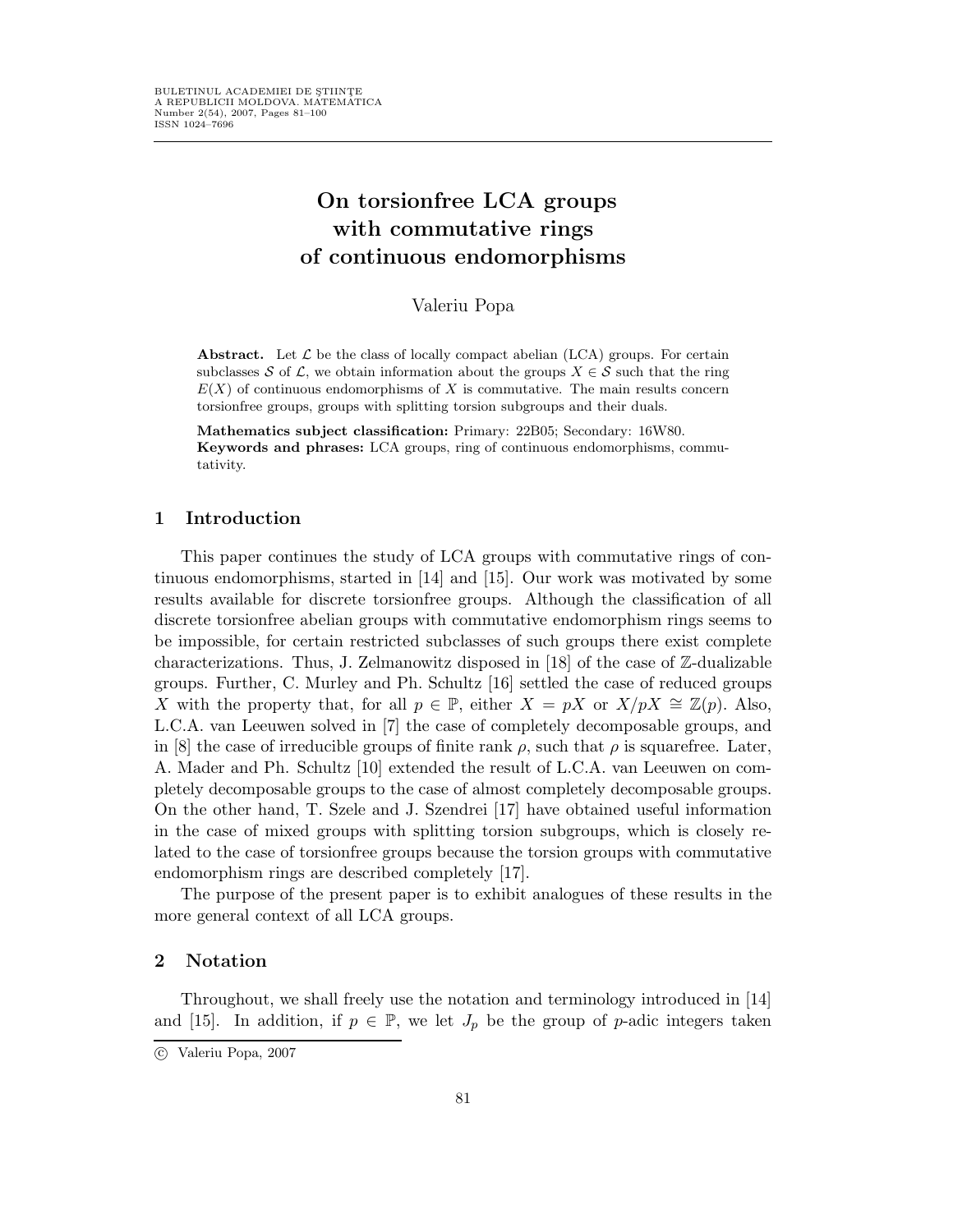discrete. The direct product of all groups  $J_p$ , taken with the discrete topology too, is denoted by  $\prod_{p\in\mathbb{P}}^{loc}(J_p;\{0\})$ . Given any  $X\in\mathcal{L}$ , we redefine the symbol  $S(X)$  by setting  $S(X) = \{p \in \mathbb{P} \mid ((c(X) + k(X)) / c(X))_p \neq \{0\}\}\.$  Also, we let  $X_\omega = \bigcap_{n \in \mathbb{N}_0} \overline{nX}$ , and denote by  $D(X)$  the minimal divisible extension of X, topologized in such a way that X becomes open in  $D(X)$ . If X is torsionfree and A is a subgroup of X, we denote by  $A_*$  the smallest pure subgroup of X containing A. If f is a homomorphism from X into another group  $Y \in \mathcal{L}$ , then  $f|A$  stands for the restriction of f to A.

# 3 Z-dualizable and topologically purely indecomposable groups

As we mentioned in Introduction, a description of discrete, torsionfree groups in  $\mathcal L$  having commutative endomorphism rings is improbable. A reason for such an assertion is given in [16, §4]. There are, however, several interesting special cases which admit complete solutions. In this section, we extend two of them to the more general framework of LCA groups.

**Definition 3.1.** A group  $X \in \mathcal{L}$  is said to be Z-dualizable if  $H(X, \mathbb{Z}) \neq \{0\}$ .

In [18, Corollary 2.3], J. Zelmanowitz mentions that a discrete, torsionfree, Zdualizable group  $X \in \mathcal{L}$  has a commutative ring  $E(X)$  if and only if  $X \cong \mathbb{Z}$ .

As a generalization, we have

**Theorem 3.2.** Let X be a torsion free Z-dualizable group in  $\mathcal{L}$ . The ring  $E(X)$  is commutative if and only if  $X \cong \mathbb{Z}$ .

**Proof.** Assume  $E(X)$  is commutative. By hypothesis, there exist  $f \in H(X,\mathbb{Z})$ and  $a \in X$  such that  $f(a) \neq 0$ . Since Z is discrete, f is open. Therefore, since the nonzero subgroups of  $\mathbb Z$  are isomorphic to  $\mathbb Z$ , it is sufficient to show that f is injective. For  $x \in X$ , let  $g_x \in H(\mathbb{Z}, X)$  be given by  $g_x(1) = x$ . If there existed a nonzero  $b \in \text{ker}(f)$ , then  $u = g_a \circ f$  and  $v = g_b \circ f$  would be elements of  $E(X)$ satisfying  $u \circ v = 0$  and  $(v \circ u)(a) = f(a)^2b$ , which contradicts the commutativity of  $E(X)$ . Thus f is injective, and hence  $X \cong \mathbb{Z}$ .

The converse is clear.  $\Box$ We continue with

**Corollary 3.3.** Let X be a densely divisible group in  $\mathcal L$  containing a copy of  $\mathbb T$ . The ring  $E(X)$  is commutative if and only if  $X \cong \mathbb{T}$ .

**Proof.** It is easy to see that X contains a copy of  $\mathbb{T}$  if and only if  $H(\mathbb{T}, X) \neq \{0\}$ . Since  $H(\mathbb{T}, X) \cong H(X^*, \mathbb{Z})$  [12, Ch. II, Theorem 2.8, Corollary 2], the assertion follows from Theorem 3.2 and duality.

C. Murley and Ph. Schultz [16] showed that every discrete, reduced, torsionfree group  $X \in \mathcal{L}$  with cyclic p-basic subgroups for all  $p \in \mathbb{P}$  has a commutative endomorphism ring. It is well known that such a group  $X$  is isomorphic to a pure subgroup of  $\prod_{p\in\mathbb{P}}^{loc}(J_p;\{0\})$ . On the other hand, Ph. Griffith showed in [5] that a discrete, reduced, torsionfree, purely indecomposable group in  $\mathcal L$  is isomorphic to a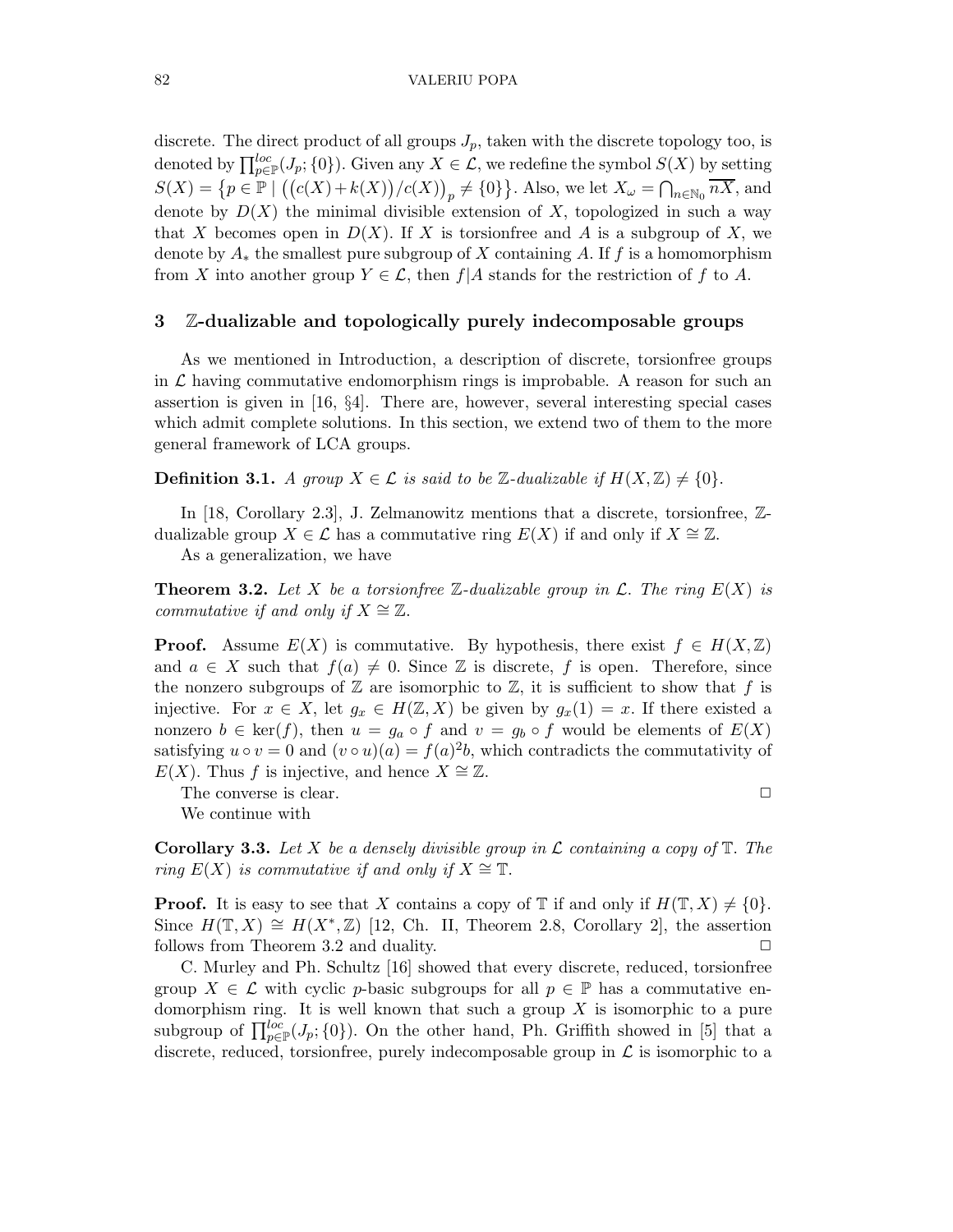subgroup of  $\prod_{p\in\mathbb{P}}^{loc}(J_p;\{0\})$ , and gave a characterization of those pure subgroups of  $\prod_{p\in\mathbb{P}}^{loc}(J_p;\{0\}),$  which are purely indecomposable.

Next we introduce a generalization of purely indecomposable groups and show that some of these new groups have commutative rings of continuous endomorphisms.

**Definition 3.4.** A group  $X \in \mathcal{L}$  is said to be topologically purely indecomposable if every closed, pure subgroup of  $X$  is topologically indecomposable.

**Theorem 3.5.** Let  $X$  be a torsionfree, topologically purely indecomposable group in L. Suppose also that if X is discrete, then for each  $p \in \mathbb{P}$  the p-basic subgroups of X are cyclic. Then X is topologically isomorphic either to one of the groups  $\mathbb{R}, \mathbb{Q},$  $\mathbb{Q}^*, \mathbb{Q}_p$ , or  $\mathbb{Z}_p$ , where  $p \in \mathbb{P}$ , or to a pure subgroup of  $\prod_{p \in \mathbb{P}}^{loc}(J_p; \{0\})$ . In particular,  $E(X)$  is commutative.

**Proof.** Assume the stated condition. If  $c(X) \neq \{0\}$ , we must have  $c(X) = X$ . For, if  $c(X)$  were a proper subgroup of X, we could write  $X = c(X) \oplus Y$  for some nonzero closed subgroup Y of X [6, (25.30)(c)], in contradiction with the fact that every topologically purely indecomposable group in  $\mathcal L$  is topologically indecomposable. Thus  $c(X) = X$ . Now, as is well known, every connected torsion free group in  $\mathcal L$  is topologically isomorphic to a group of the form  $\mathbb{R}^d \times (\mathbb{Q}^*)^{\alpha}$ , where  $d \in \mathbb{N}$  and  $\alpha$  is a cardinal number  $[6, \text{see } (9.14) \text{ and } (25.8)]$ . By topological indecomposability of X, we conclude that in this case either  $X \cong \mathbb{R}$  or  $X \cong \mathbb{Q}^*$ .

Next suppose  $c(X) = \{0\}$ . In particular,  $X \in \mathcal{L}_0$  and hence  $k(X)$  is open in X. Consequently, if  $k(X) = \{0\}$ , X is discrete. As every discrete group in  $\mathcal L$  can be written as a direct sum of a divisible group with a reduced group  $[6, (A.8)]$ , we conclude that  $X$  is either divisible or reduced. Therefore, as every discrete, divisible, torsionfree group in  $\mathcal L$  is isomorphic to  $\mathbb Q^{(\beta)}$  for some cardinal number  $\beta$  [6, (A.14)], we deduce that in the former case  $X \cong \mathbb{Q}$ . Further, in the second case we see that, for each  $p \in \mathbb{P}$ , every p-basic subgroup of X is cyclic, and so X is isomorphic to a pure subgroup of  $\prod_{p\in\mathbb{P}}^{loc}(J_p;\{0\})$  [5, p. 740].

Next suppose  $k(X) \neq \{0\}$ . Since  $c(X) = \{0\}$ , it follows that  $k(X)$  is a topological torsion group. Now, since the topological primary components of a topological torsion group in  $\mathcal L$  split topologically from that group [1, Theorem 3.13] and since  $k(X)$  is pure in X, we conclude that there exists  $p \in \mathbb{P}$  such that  $k(X) = k_p(X)$ , and hence  $k(X)$  is a topological p-primary group. We assert that if  $k(X)$  is nonreduced, then  $X \cong \mathbb{Q}_p$ . Indeed, every nonreduced, torsionfree, topological p-primary group in L contains copies of  $\mathbb{Q}_p$  [1, Theorem 4.23]. Since  $\mathbb{Q}_p$  is splitting in the class of torsionfree LCA groups [1, Proposition 6.23], we conclude by topological indecomposability of X that  $X ≌ \mathbb{Q}_p$ .

In the remaining case when  $k(X)$  is reduced, we consider an arbitrary compact open subgroup U of  $k(X)$ . By [6, (25.8)],  $U \cong \mathbb{Z}_p^{\gamma}$  for some cardinal number  $\gamma$ . We first show that  $\gamma = 1$ . To see this, assume the contrary, and write  $U = A \oplus B$ , where  $A \cong \mathbb{Z}_p \times \mathbb{Z}_p$  and B is a closed subgroup of U. Our first task is to show that  $A_*$ is closed in X. This is clear in case  $B = \{0\}$ , since then  $A_* \supset U$ . In the other case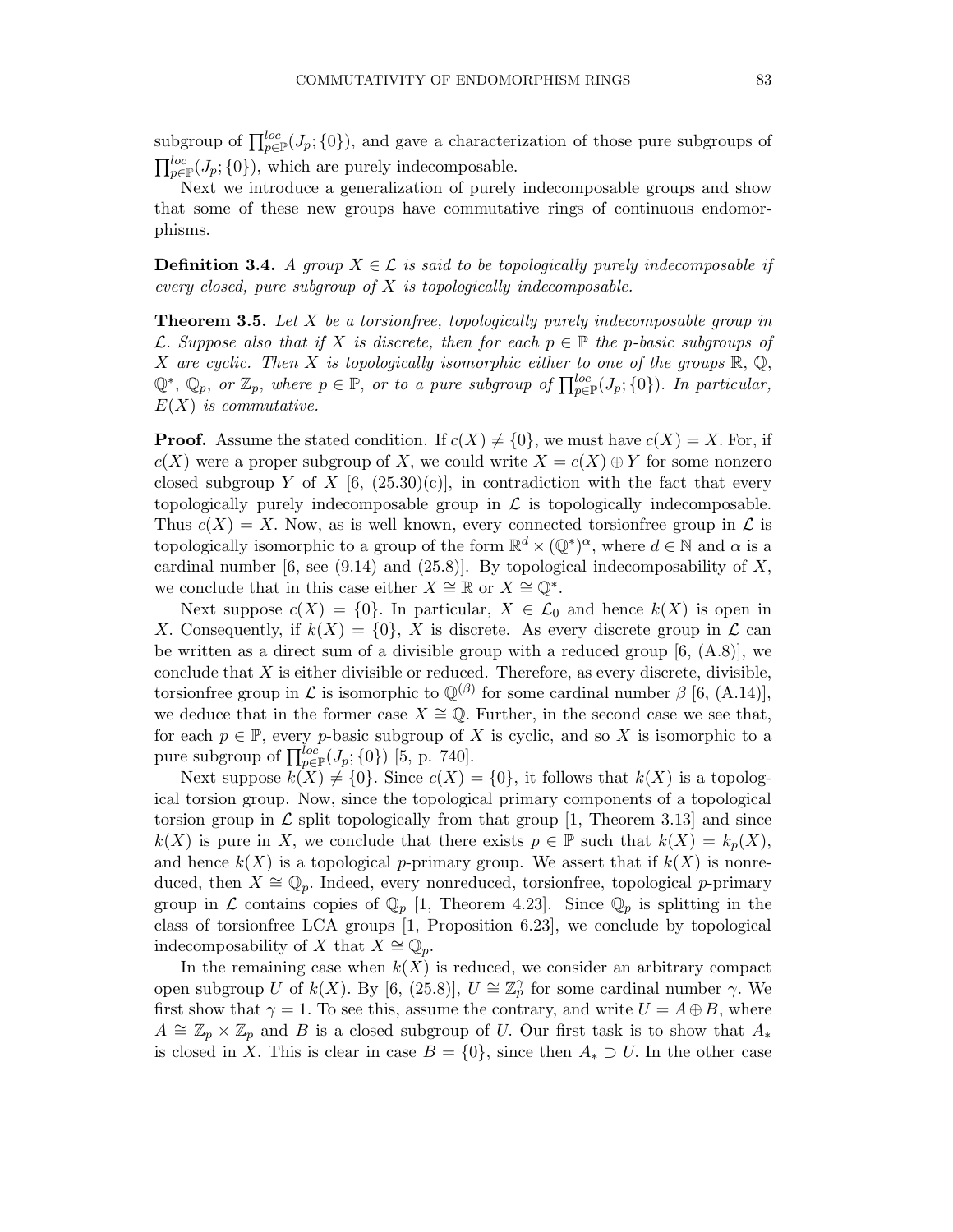when  $B \neq \{0\}$ , define  $f \in H(U, D(B))$  by setting  $f = \eta_B \circ \pi_B$ , where  $\pi_B$  is the canonical projection of U onto B and  $\eta_B$  is the canonical injection of B into  $D(B)$ . Since  $D(B)$  is divisible and U is open in  $k(X)$ , f extends to a homomorphism  $f_0 \in$  $H(k(X),D(B))$ . In particular, ker(f<sub>0</sub>) is closed in  $k(X)$ . Further, since  $X/\text{ker}(f_0)$  is algebraically isomorphic to a subgroup of  $D(B)$  and  $D(B)$  is torsionfree,  $X/\text{ker}(f_0)$ is torsionfree too, and hence  $\ker(f_0)$  is pure in  $k(X)$ . It is also clear that  $A \subset \ker(f_0)$ , so that  $A_* \subset \text{ker}(f_0)$ . To show the reverse inclusion, pick an arbitrary  $y \in \text{ker}(f_0)$ . For sufficiently large *n*, we have  $p^n y \in U$ , so that  $p^n y = a + b$  for some  $a \in A$  and  $b \in B$ . It follows that  $b = p^n y - a \in \text{ker}(f_0)$ , and hence  $b = 0$  because  $f_0 | B = f$  is injective. Then  $p^ny \in A$ , so  $y \in A_*$ , and since  $y \in \text{ker}(f_0)$  was arbitrary,  $A_* = \text{ker}(f_0)$ . Consequently, in both cases  $A_*$  is closed in  $k(X)$ .

We next proceed to show that  $A_*$  is topologically decomposable. Let  $\pi_A$  be the canonical projection of U onto A,  $\varphi$  a topological isomorphism of A onto  $\mathbb{Z}_p\times\mathbb{Z}_p$ , and j the canonical inclusion of  $\mathbb{Z}_p\times\mathbb{Z}_p$  into  $\mathbb{Q}_p\times\mathbb{Q}_p$ . Extend  $g = j\circ\varphi\circ\pi_A \in H(U, \mathbb{Q}_p\times\mathbb{Q}_p)$ to a homomorphism  $g_0 \in H(k(X), \mathbb{Q}_p \times \mathbb{Q}_p)$ . Since  $g_0(A) = j(\mathbb{Z}_p \times \mathbb{Z}_p)$  and since  $j(\mathbb{Z}_p\times\mathbb{Z}_p)$  is open in  $\mathbb{Q}_p\times\mathbb{Q}_p$ ,  $g_0$  is an open mapping. It is then clear that  $g_0|A_*$ establishes a topological isomorphism between  $A_*$  and the open subgroup  $g_0(A_*)$  of  $\mathbb{Q}_p \times \mathbb{Q}_p$ . Since  $k(X)$  is reduced, we conclude that  $g_0(A_*)$  is compact in  $\mathbb{Q}_p \times \mathbb{Q}_p$  [2, Ch.VII, §1, Exercise 17(d), so that  $g_0(A_*)$  and hence  $A_*$  is topologically isomorphic to  $\mathbb{Z}_p \times \mathbb{Z}_p$  [2, Ch.VII, §1, Exercise 17(c)]. This contradiction shows that  $\gamma = 1$ .

Now, define  $h \in H(U, \mathbb{Q}_p)$  by setting  $h = i \circ \psi$ , where  $\psi$  is a topological isomorphism of U onto  $\mathbb{Z}_p$  and i is the canonical injection of  $\mathbb{Z}_p$  into  $\mathbb{Q}_p$ . Then h extends to a topological isomorphism of  $k(X)$  onto an open subgroup of  $\mathbb{Q}_p$ . By the reduceness of  $k(X)$ , we deduce that  $k(X) \cong \mathbb{Z}_p$ . Finally, we claim that  $k(X) = X$ . For, otherwise  $k(X)$  would be a nontrivial algebraical direct summand of X because  $k(X)$  is compact and pure in X [6, (25.21)]. But then  $k(X)$  would be a nontrivial topological direct summand of X because  $k(X)$  is open in X [1, Corollary 6.8], a contradiction. Thus  $X = k(X)$ , and hence  $X \cong \mathbb{Z}_p$ .  $\Box$ 

In order to dualize Theorem 3.5, we need some definitions.

**Definition 3.6.** Let S be a subset of  $\mathbb{P}$ . A group  $X \in \mathcal{L}$  is called S-torsionfree if  $\sum_{p\in S} t_p(X) = \{0\}.$  In case  $S = \{p\}$ , we say X is p-torsionfree.

**Definition 3.7.** Let X be a compact group in L. Given any  $p \in \mathbb{P}$ , a subgroup A of  $X$  is said to be a p-cobasic subgroup of  $X$  if  $A$  is closed, p-pure and p-torsionfree, and X/A is topologically isomorphic to a group of the form  $\mathbb{T}^{\alpha} \times \prod_{n \in \mathbb{N}_0} \mathbb{Z}(p^n)^{\alpha_n}$ , where  $\alpha$  and the  $\alpha_n$ 's are cardinal numbers.

We have

**Corollary 3.8.** Let X be a densely divisible group in  $\mathcal{L}$  such that every its quotient by a closed, densely divisible subgroup is topologically indecomposable. Suppose also that if X is compact, then for each  $p \in \mathbb{P}$  its quotients by p-cobasic subgroups are topologically isomorphic to  $\mathbb T$ . Then X is topologically isomorphic either to  $\mathbb R$ ,  $\mathbb Q$ ,  $\mathbb{Q}^*,$   $\mathbb{Q}_p$ , or  $\mathbb{Z}(p^{\infty})$ , or to a quotient of  $\left(\prod_{p\in \mathbb{P}}^{loc}(j_p; \{0\})\right)^*$  by a closed subgroup. In particular,  $E(X)$  is commutative.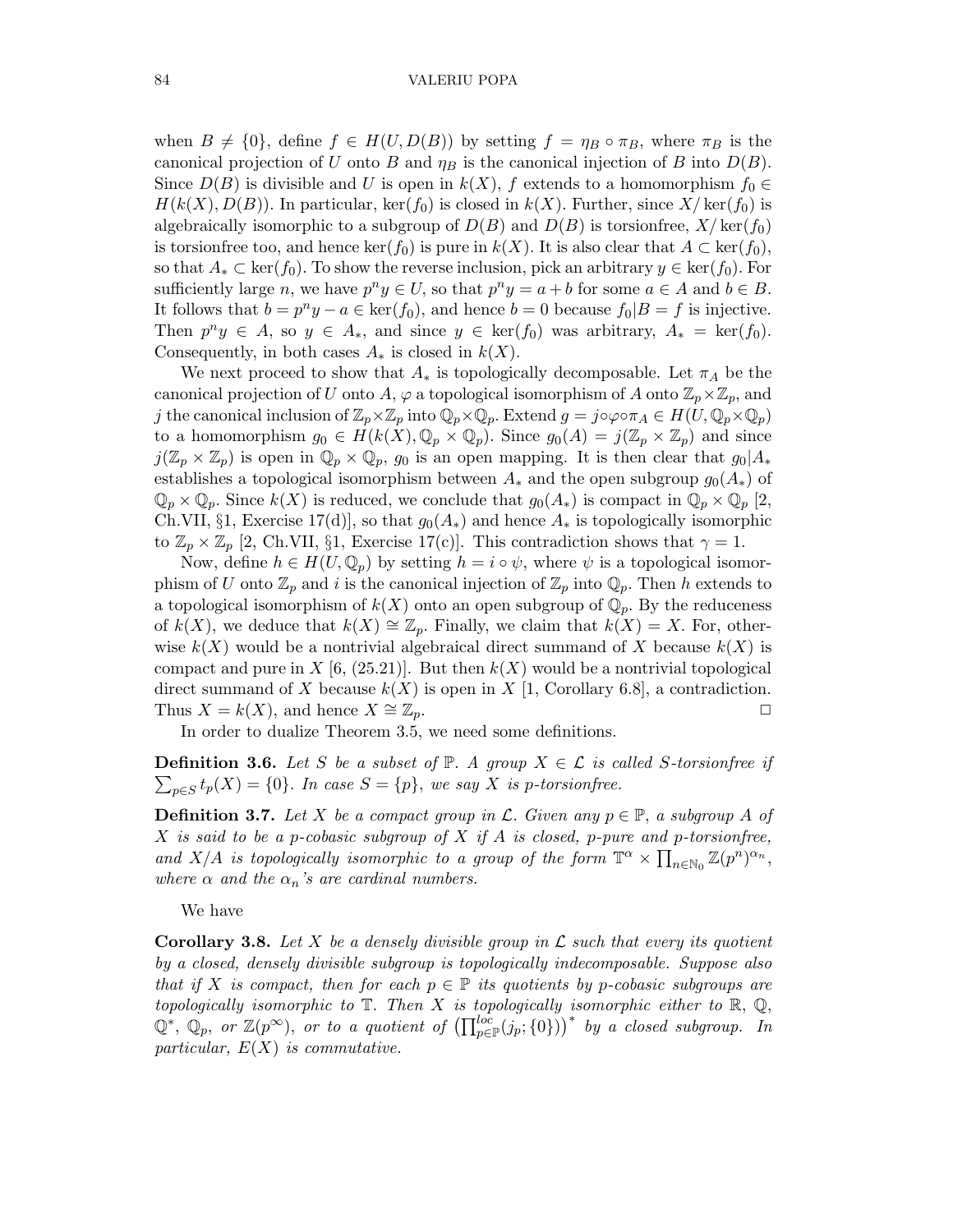# 4 Topologically completely decomposable groups and their generalizations

We recall that a type is an isomorphism class of discrete, torsionfree, abelian groups of rank one, and that the set of all types admits a partial ordering:

 $\tau_1 \leq \tau_2$  if and only if there exist  $A \in \tau_1$  and  $B \in \tau_2$  such that  $H(A, B) \neq \{0\}.$ L.C.A. van Leeuwen proved the following

**Theorem 4.1** ([7], Theorem 3). A discrete, torsionfree, completely decomposable abelian group  $X = \bigoplus_{i \in I} X_i$  has a commutative endomorphism ring if and only if the types of the rank one components  $X_i$  are pairwise incomparable.

Let X be a discrete, torsionfree group in  $\mathcal{L}$ . If  $x \in X$ , the type of x, written type(x), is the type containing the subgroup  $\langle x \rangle_*$  of X. Given a type  $\tau$ , let  $X(\tau)$ denote the subgroup of X consisting of those elements  $x \in X$  for which  $type(x) \geq \tau$ , and  $X^{\natural}(\tau)$  the pure subgroup of X generated by all  $X(\sigma)$  for  $\sigma > \tau$ . The set  $T_{cr}(X)$ of types  $\tau$  such that  $X(\tau) \neq X^{\natural}(\tau)$  is called the set of critical types of X.

**Definition 4.2.** A discrete, torsionfree group in  $\mathcal{L}$  is said to be

- (i) almost completely decomposable if X is of finite rank and contains a completely decomposable subgroup of finite index;
- (ii) rigid if for every  $\tau \in T_{cr}(X)$ ,  $X(\tau)/X^{\natural}(\tau)$  is of rank one, and any distinct  $\tau_1, \tau_2 \in T_{cr}(X)$  are incomparable.

The following theorem is due to A. Mader and Ph. Schultz.

**Theorem 4.3** ([10], Proposition 3.3). Let  $X \in \mathcal{L}$  be almost completely decomposable. The ring  $E(X)$  is commutative if and only if X is rigid.

This section will be concerned with extending to general LCA groups the results of Theorems 4.1 and 4.3.

We begin with a lemma which will be frequently used in the sequel.

**Lemma 4.4.** Let X be a group in  $\mathcal L$  such that  $E(X)$  is commutative. If  $X = D \oplus Y$ , where D is divisible and  $k(Y)$  is open in Y, then  $Y = k(Y)$ .

**Proof.** Assume by way of contradiction that  $Y \neq k(Y)$ , and pick any  $a \in Y \setminus k(Y)$ and any nonzero  $b \in D$ . Letting  $\pi : Y \to Y/k(Y)$  denote the canonical projection, define  $f \in H(\langle \pi(a) \rangle, D)$  by setting  $f(\pi(a)) = b$ . Since D is divisible, f extends to a homomorphism  $f_0 \in H(Y/k(Y), D)$  [6, (A.7)]. Then applying [14, Lemma 3.5] with  $\omega = 1_X$  and  $h = f_0 \circ \pi$ , we obtain the required contradiction. Consequently, we must have  $Y = k(Y)$ .

**Definition 4.5.** A group  $X \in \mathcal{L}$  is said to be residual if  $d(X) \subset k(X)$  and  $c(X) \subset$  $m(X)$ .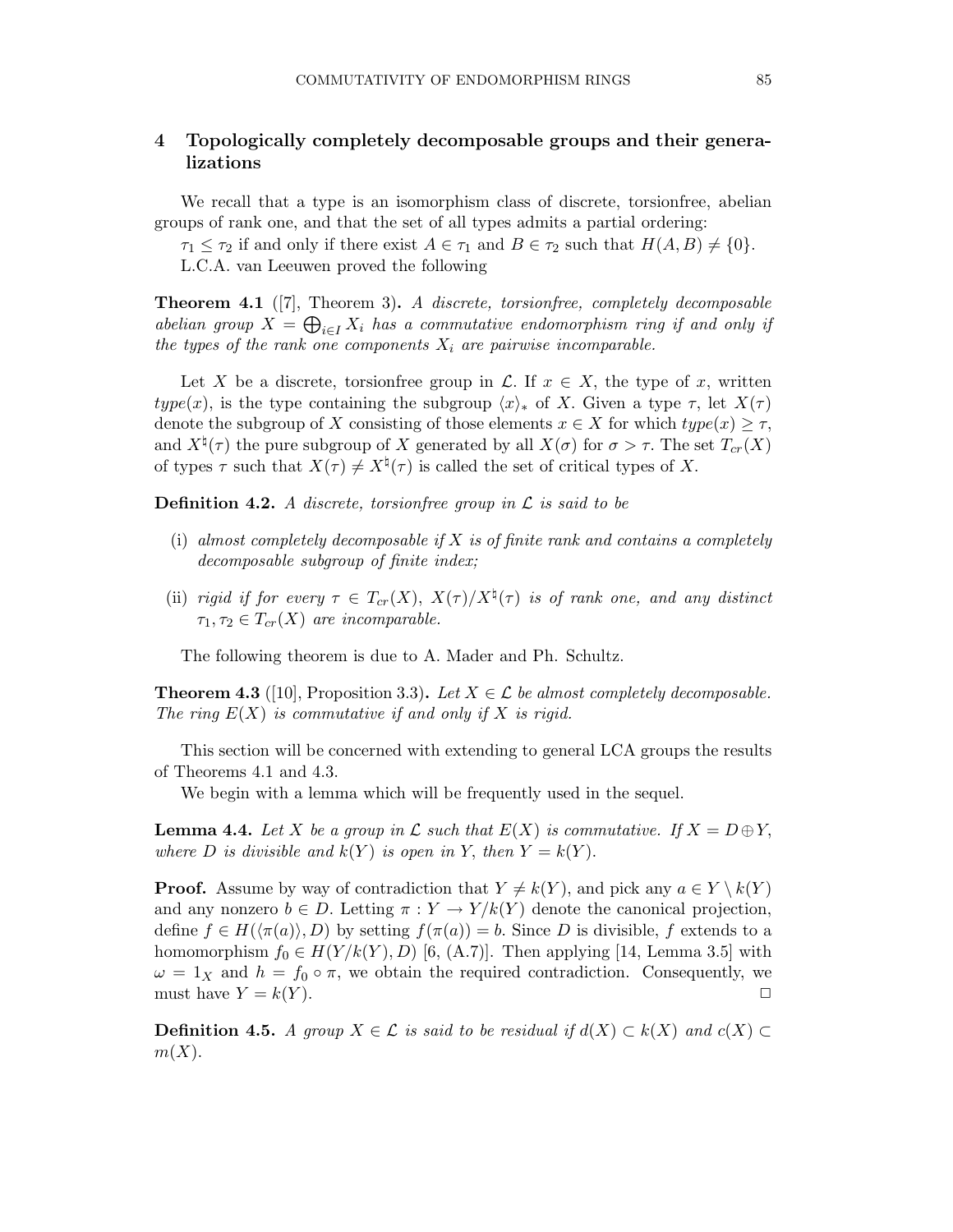The following theorem reduces the study of general LCA groups with commutative rings of continuous endomorphisms to some more special groups.

**Theorem 4.6.** Let X be a group in L such that  $E(X)$  is commutative. Then either X is residual or it is topologically isomorphic with one of the following groups:

- (i)  $\mathbb{R} \times \prod_{p \in S(X)} (A_p; U_p)$ , where every  $A_p$  is a topological p-primary group and  $U_p$ is a compact open subgroup of  $A_p$ ;
- (ii)  $\mathbb{Q} \times \prod_{p \in S(X)} (B_p; V_p)$ , where every  $B_p$  is a reduced, topological p-primary group and  $V_p$  is a compact open subgroup of  $B_p$ ;
- (iii)  $\mathbb{Q}^* \times \prod_{p \in S(X)} (C_p; W_p)$ , where every  $C_p$  is a topological p-primary group with  $m(C_p) = C_p$  and  $W_p$  is a compact open subgroup of  $C_p$ .

**Proof.** First suppose that  $X \notin \mathcal{L}_0$ . As is well known, X can then be written in the form  $X = D \oplus A$ , where D, A are closed subgroups of X such that  $D \cong \mathbb{R}^d$ for some  $d \in \mathbb{N}_0$  and  $A \in \mathcal{L}_0$  [6, (24.30)]. It is clear from [14, Lemma 3.2] that  $E(D)$  is commutative, so that we must have  $d = 1$ . Further, since D is divisible and  $k(A)$  is open in A, it follows from Lemma 4.4 that  $k(A) = A$ . We must also have  $c(A) = \{0\}$ , since otherwise it would follow from [6, (25.20)] that there exists a nonzero  $h \in H(D, A)$ , and an application of [14, Lemma 3.5] to h and  $w = 1_X$ would provide a contradiction. In conclusion, A is a topological torsion group, and an appeal to  $\vert 1$ , Theorem 3.13 shows that in this case X satisfies (i).

Next suppose that  $X \in \mathcal{L}_0$ . Taking account of [1, Theorem 9.3], we conclude that either  $X$  is residual or  $X$  is topologically isomorphic either to a group of the form  $\mathbb{Q} \times B$  or to a group of the form  $\mathbb{Q}^* \times C$ , where  $B, C \in \mathcal{L}_0$ . Assume  $X \cong \mathbb{Q} \times B$ , and so  $c(B)$  is compact. In view of Lemma 4.4, we must have  $k(B) = B$ . On the other hand,  $H(\mathbb{Q}, B) = \{0\}$  by [14, Lemma 3.5]. We claim that  $d(B) = \{0\}$ . Indeed, if we had  $d(B) \neq \{0\}$ , then extending any nonzero homomorphism  $f : \mathbb{Z} \to d(B)$ to a homomorphism  $f_0 : \mathbb{Q} \to d(B)$  [6, (A.7)] and combining  $f_0$  with the canonical inclusion of  $d(B)$  into B, we would obtain a contradiction. Thus  $d(B) = \{0\}$ , and hence  $c(B) = \{0\}$  because  $c(X) \subset d(X)$  by [6, (24.25)]. Consequently, B is a reduced topological torsion group. Appealing again to [1, Theorem 3.13], we see that in this case X satisfies (ii). Finally, if  $X \cong \mathbb{Q}^* \times C$ , then  $X^* \cong \mathbb{Q} \times C^*$ . Since  $C^* \in \mathcal{L}_0$ and  $E(X^*)$  is commutative, we conclude that  $X^*$  satisfies (ii), so that in this case X must satisfy (iii).  $\Box$ 

We recall the following definition due to V. Charin.

**Definition 4.7.** A topological group X is said to be a group of finite special rank in case there exists a natural number r such that every finite subset  $F$  of  $X$  topologically generates a subgroup with no more than r topological generators, i.e.,  $\langle F \rangle = \langle x_1,\ldots, x_k \rangle$  for some  $x_1,\ldots, x_k \in X$  and  $k \leq r$ . The smallest r with this property is called the special rank of X and is denoted by  $\rho_s(X)$ . In case no such r exists, X is said to have infinite special rank.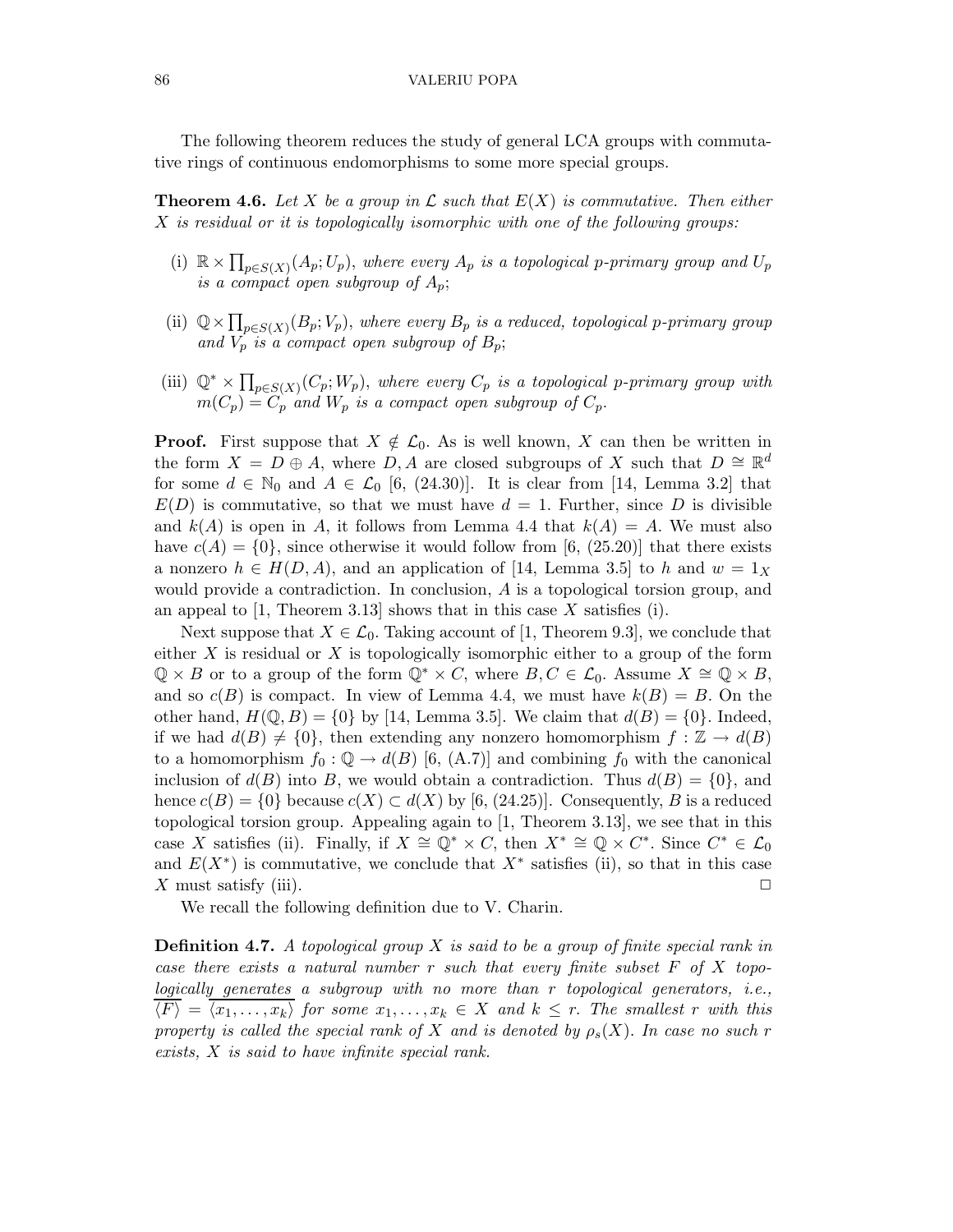It is easy to see that for discrete abelian groups the introduced notion of rank coincides with the usual general rank for abstract groups.

**Definition 4.8.** Let  $S \subset \mathbb{P}$ . A group  $X \in \mathcal{L}$  is said to be S-divisible if  $pX = X$  for all  $p \in S$ . We say X is densely S-divisible if it contains a dense S-divisible subgroup.

**Definition 4.9.** A group  $X \in \mathcal{L}$  is said to be topologically completely decomposable in case X is topologically isomorphic to a group of the form  $\prod_{i\in I}(X(i);U(i))$ , where, for each  $i \in I$ ,  $X(i)$  is a group in  $\mathcal L$  of special rank one and  $U(i)$  is a compact open subgroup of  $X(i)$ .

We can generalize Theorem 4.1 as follows.

**Theorem 4.10.** Let  $X \in \mathcal{L}$  be torsionfree and topologically completely decomposable. The ring  $E(X)$  is commutative if and only if X is topologically isomorphic with one of the groups  $\mathbb{Q}^*, \prod_{p\in S}(\mathbb{Q}_p; \mathbb{Z}_p) \times \prod_{p\in S(X)\backslash S}(\mathbb{Z}_p; p^{n_p}\mathbb{Z}_p)$ , or  $L \times \prod_{p\in S(X)}(\mathbb{Z}_p; p^{n_p}\mathbb{Z}_p)$ , where S is a nonempty subset of  $S(X)$ , the  $n_p$ 's are natural numbers, and L is a discrete,  $S(X)$ -divisible, torsionfree, completely decomposable abelian group such that the rank one components of its decomposition have pairwise incomparable types.

**Proof.** We may assume that  $X = \prod_{i \in I} (X(i); U(i))$ , where, for each  $i \in I$ ,  $X(i)$  is a group in L of special rank one and  $U(i)$  is a compact open subgroup of  $X(i)$ .

Let  $E(X)$  be commutative. By [11, Lemma 2], a group in  $\mathcal L$  having special rank one is either compact and connected, or else discrete or topologically torsion. Write  $I = I_1 \cup I_2 \cup I_3$ , where

> $I_1 = \{i \in I \mid X(i) \text{ is compact and connected}\},\$  $I_2 = \{i \in I \mid X(i) \text{ is discrete}\},\$ and  $I_3 = \{i \in I \mid X(i) \text{ is topologically torsion}\}.$

Letting  $K = \prod_{i \in I_1} (X(i); U(i)), L = \prod_{i \in I_2} (X(i); U(i)),$  and  $M = \prod_{i \in I_3} (X(i); U(i)),$ we have  $X = K \oplus L \oplus M$ . Now, if  $I_1 \neq \emptyset$ , then  $K \cong (\mathbb{Q}^*)^{\alpha}$  for some nonzero cardinal number  $\alpha$  because X is torsionfree [6, (25.8)]. Since X is then nonresidual, we deduce from Theorem 4.6 that  $X \cong \mathbb{Q}^*$ . Next suppose  $I_1 = \emptyset$ , and so  $X = L \oplus M$ . Clearly,  $M$  is topologically torsion, so that by [1, Theorem 3.13]

$$
M \cong \prod_{p \in S(M)} (M_p; V_p), \tag{4.1}
$$

where, for each  $p \in S(M)$ ,  $V_p$  is a compact open subgroup of  $M_p$ . It is also clear that  $S(M) = \bigcup_{i \in I_3} S(X(i))$ . Pick any distinct  $i, j \in I_3$ . We shall show that

$$
S(X(i)) \cap S(X(j)) = \varnothing.
$$

Assume the contrary, and fix any  $p \in S(X(i)) \cap S(X(j))$ . Since  $X(i)$  and  $X(j)$ split topologically from  $M$ , and since the topological p-primary component of a topological torsion group in  $\mathcal L$  splits topologically from that group, we can write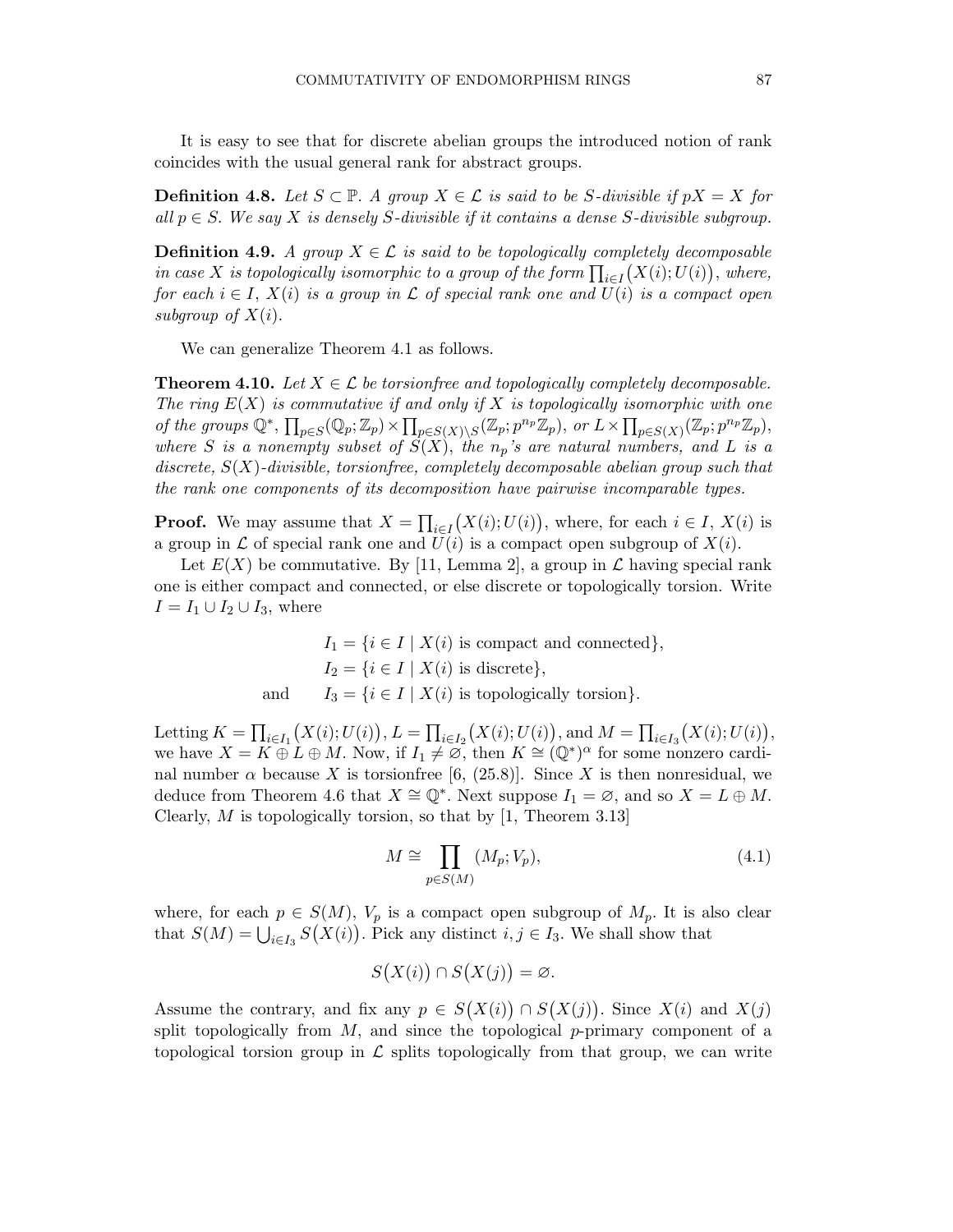$X = L \oplus M' \oplus X(i)_p \oplus X(j)_p$  for some closed subgroup M' of M. It follows from [14, Lemma 3.2 that  $E(X(i) \oplus X(j))$  is commutative, and hence  $H(X(i), X(j))$  and  $H(X(j), X(i))$  must coincide with the zero group by [14, Lemma 3.5]. But, as follows from [4, Corollary, p.92],  $X(i)_p$  and  $X(j)_p$  are topologically isomorphic with either  $\mathbb{Q}_p$  or  $\mathbb{Z}_p$ . Therefore  $H(X(i), X(j))$  and  $H(X(j), X(i))$  cannot be both zero, a contradiction. This proves that  $S(X(i)) \cap S(X(j)) = \emptyset$ , so that for each  $p \in S(M)$ ,  $M_p \cong X(i)_p$  for some  $i \in I$ , and hence either  $M_p \cong \mathbb{Z}_p$  or  $M_p \cong \mathbb{Q}_p$  [4, Corollary, p.92]. Let

 $S_1 = \{p \in S(M)|M_p \cong \mathbb{Z}_p\}$  and  $S_2 = \{p \in S(M)|M_p \cong \mathbb{Q}_p\}.$ 

It follows from (4.1) that

$$
M \cong \prod_{p \in S_1} (M_p; V_p) \times \prod_{p \in S_2} (M_p; V_p)
$$
  
\n
$$
\cong \prod_{p \in S_1} (\mathbb{Z}_p; p^{n_p} \mathbb{Z}_p) \times \prod_{p \in S_2} (\mathbb{Q}_p; \mathbb{Z}_p),
$$

where  $n_p \in \mathbb{N}$  for all  $p \in S_1$ . Now, if  $S_2 \neq \emptyset$ , we conclude from Lemma 4.4 that  $L = \{0\}$ , so  $X \cong \prod_{p \in S_1} (\mathbb{Z}_p; p^{n_p} \mathbb{Z}_p) \times \prod_{p \in S_2} (\mathbb{Q}_p; \mathbb{Z}_p)$ . Next suppose  $S_2 = \emptyset$ , and hence  $S_1 = S(X)$ . Since, for each  $i \in I_2$ ,  $\dot{X}(i)$  is discrete, it is clear that L is discrete too, so that

$$
L = \bigoplus_{i \in I_2} X(i). \tag{4.2}
$$

As  $E(L)$  is commutative, we conclude from Theorem 4.1 that the components  $X(i)$  of decomposition (4.2) must have pairwise incomparable types. Moreover, by [14, Lemma 3.5], we also must have  $H(L, M) = \{0\}$ , so  $H(M^*, L^*) = \{0\}$ because  $H(M^*, L^*) \cong H(L, M)$  [12, Ch. II, Theorem 2.8, Corollary 2]. Since  $M^* \cong \prod_{p \in S(X)} (\mathbb{Z}(p^{\infty}); \mathbb{Z}(p^{\infty})[p^{n_p}])$  [6, (23.33)], and since  $L^*$  is connected hence divisible, the equality  $H(M^*, L^*) = \{0\}$  can occur only if  $L^*$  is  $S(X)$ -torsionfree, or equivalently L is  $S(X)$ -divisible [13, (1.5)].

The converse is clear.  $\Box$ 

As is well known [10], every discrete, almost completely decomposable group  $X \in$  $\mathcal L$  contains completely decomposable subgroups of minimal index, called regulating subgroups of  $X$ . The intersection of all regulating subgroups of  $X$  is a completely decomposable, fully invariant subgroup of X having finite index.

This suggests the following definition.

**Definition 4.11.** A group  $X \in \mathcal{L}$  is said to be topologically completely decomposableby-bounded order if  $X$  has a closed, topologically fully invariant subgroup  $A$  such that A is topologically completely decomposable and  $X/A$  is a group of bounded order.

Our next theorem generalizes Theorem 4.3. Its proof is inspired by that of Theorem 4.3.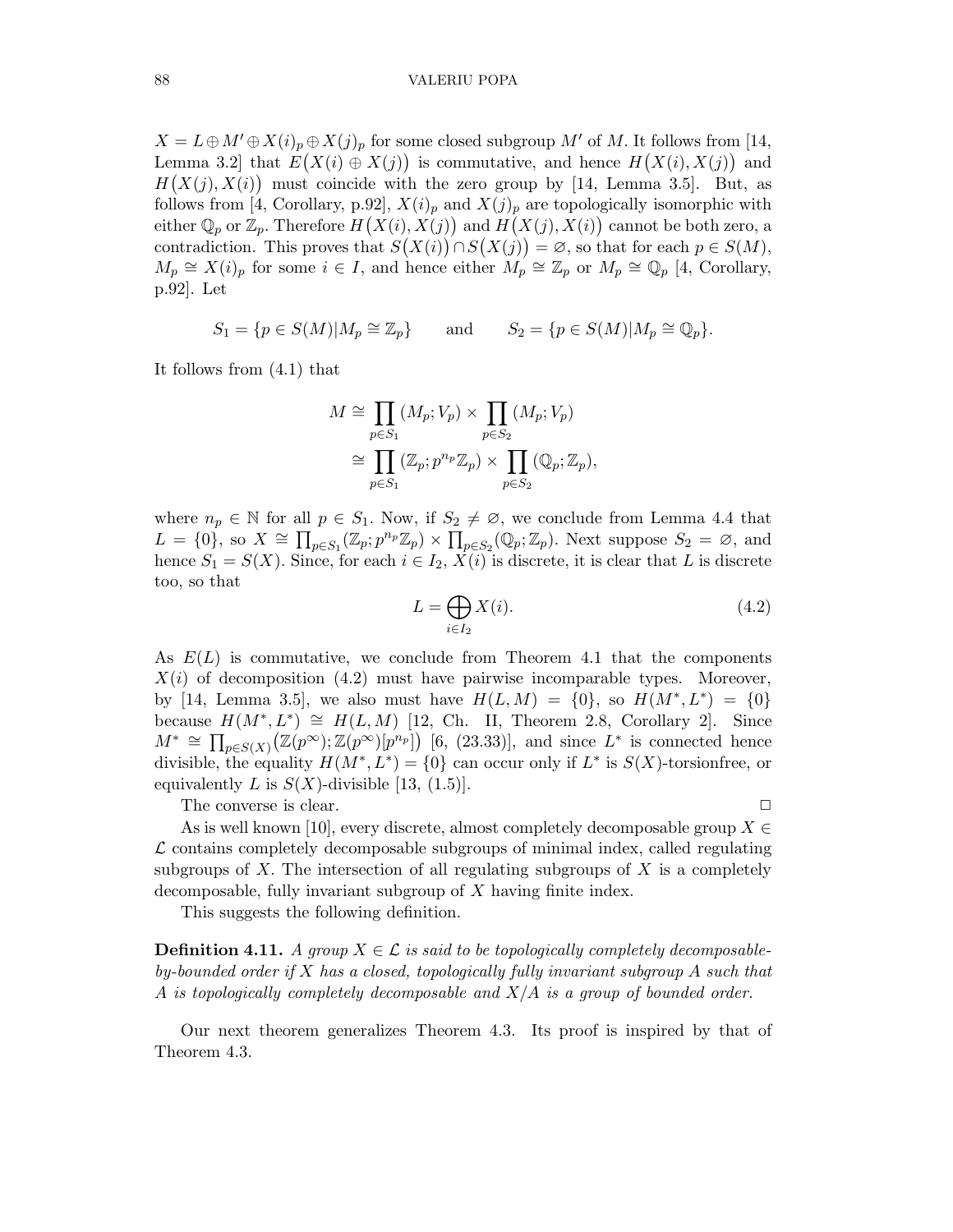**Theorem 4.12.** Let  $X \in \mathcal{L}$  be torsionfree and topologically completely decomposableby-bounded order. The following statements are equivalent:

- (i)  $E(X)$  is commutative.
- (ii) Either X is topologically isomorphic to one of the groups  $\mathbb{Q}^*$  or  $\prod_{p\in S}(\mathbb{Q}_p;\mathbb{Z}_p)\times$  $\prod_{p\in S(X)\backslash S}(\mathbb{Z}_p;p^{n_p}\mathbb{Z}_p),$  or else X contains a closed, topologically fully invariant subgroup A such that  $A \cong L \times \prod_{p \in S(X)} (\mathbb{Z}_p; p^{n_p} \mathbb{Z}_p)$  and  $X/A$  is of bounded order, where S is a nonempty subset of  $S(X)$ , the  $n_p$ 's are natural numbers, and  $L$  is a discrete,  $S(X)$ -divisible, torsionfree, completely decomposable abelian group whose rank one components have pairwise incomparable types.

Proof. Assume (i). By hypothesis, there exists a closed, topologically fully invariant subgroup A of X such that A is topologically completely decomposable and  $X/A$  is of bounded order. Pick any  $u, v \in E(A)$ . Letting  $\eta \in H(A, X)$  denote the canonical injection of A into X and fixing any  $n \in \mathbb{N}_0$  such that  $nX \subset A$ , we have  $\eta \circ u \circ$  $n1_X, \eta \circ v \circ n1_X \in E(X)$ , so that

$$
(\eta \circ u \circ n1_X) \circ (\eta \circ v \circ n1_X) - (\eta \circ v \circ n1_X) \circ (\eta \circ u \circ n1_X) = 0.
$$

It follows that for each  $x \in A$ ,  $n^2 [(u \circ v)(x) - (v \circ u)(x)] = 0$ , and hence  $(u \circ v)(x) (v \circ u)(x) = 0$  because A is torsionfree. This proves that  $E(A)$  is commutative. Consequently, by Theorem 4.10, A is topologically isomorphic to one of the groups

$$
\mathbb{Q}^*, \quad \prod_{p \in S} (\mathbb{Q}_p; \mathbb{Z}_p) \times \prod_{p \in S(X) \setminus S} (\mathbb{Z}_p; p^{n_p} \mathbb{Z}_p), \quad \text{or} \quad L \times \prod_{p \in S(X)} (\mathbb{Z}_p; p^{n_p} \mathbb{Z}_p),
$$

where S is a nonempty subset of  $S(X)$ , the  $n_p$ 's are natural numbers, and L is a discrete,  $S(X)$ -divisible, completely decomposable abelian group whose rank one components have pairwise incomparable types. Suppose  $A \cong \mathbb{Q}^*$ . Since  $\mathbb{Q}^*$  is splitting in the class of torsionfree groups in  $\mathcal{L}$  [1, Proposition 6.20], we have  $X \cong A \times (X/A)$ , and hence  $X \cong A$  because X is torsionfree and  $X/A$  is of bounded order. Next suppose that  $A \cong \prod_{p\in S}(\mathbb{Q}_p;\mathbb{Z}_p) \times \prod_{p\in S(X)\backslash S}(\mathbb{Z}_p;p^{n_p}\mathbb{Z}_p)$ . Since  $S \neq \emptyset$  and X is torsionfree, we can write  $X = D \oplus Y$ , where  $D \cong \mathbb{Q}_p$  for some  $p \in S$  [1, Proposition 6.23. It follows from Lemma 4.4 that  $X = k(X)$ . Further, since every connected group in  $\mathcal L$  is divisible [6, (9.14) and (24.25)], we also have

$$
c(X) \subset n \cdot c(X) \subset nX \subset A,
$$

and hence  $c(X) = \{0\}$  because A is totally disconnected. We claim that  $S(X) =$  $S(A)$ . Indeed, since A is a closed subgroup of X, we clearly have  $S(A) \subset S(X)$ . In order to establish the reverse inclusion, pick any  $s \in S(X)$  and any nonzero  $x \in X_s$ . Then  $\lim_{k\to\infty} s^k x = 0$ , so  $\lim_{k\to\infty} s^k (nx) = 0$ , and hence nx is a nonzero element of  $A_s$ . This proves that  $s \in S(A)$ , so  $S(X) = S(A)$ . Now, let  $p \in S$ , so that  $A_p \cong \mathbb{Q}_p$ . Since  $X_p$  splits topologically from X [1, Theorem 3.13],  $E(X_p)$  is commutative by [14, Lemma 3.2. Since  $X_p$  is nonreduced, we deduce from [14, Theorem 5.12] that in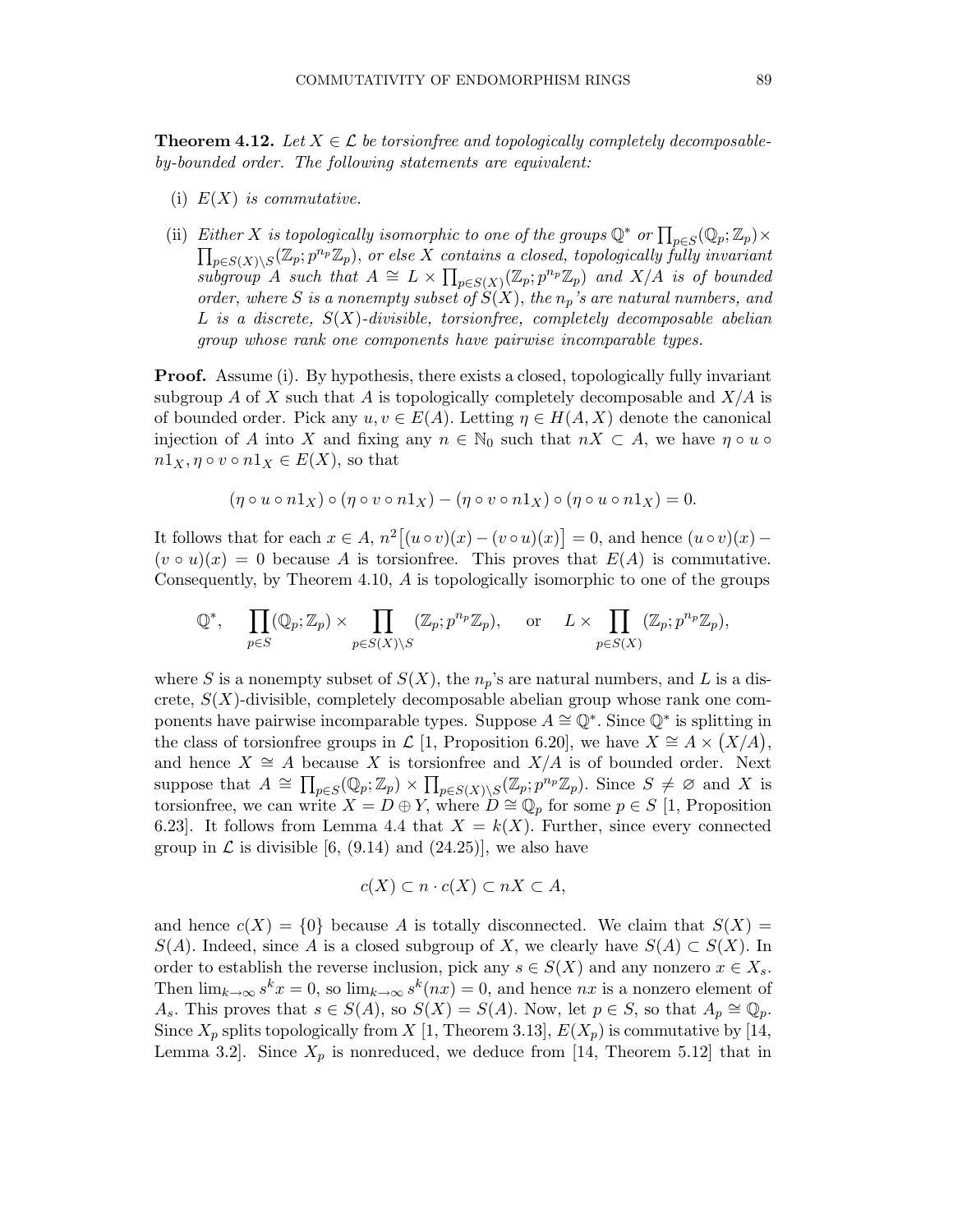this case  $X_p \cong \mathbb{Q}_p$ . Further, let  $p \in S(X) \setminus S$ , so that  $A_p \cong \mathbb{Z}_p$ . Pick a compact open subgroup U of X. We clearly have  $nU_p \subset A_p$ . Since X is torsionfree,  $n1_X | U_p$ establishes a topological isomorphism between  $U_p$  and a closed and hence open subgroup  $V_p$  of  $A_p$ . Letting  $j: V_p \to D(A_p)$  denote the canonical inclusion, extend  $j \circ n1_X |U_p$  to a homomorphism  $f \in H(X_p, \mathbb{Q}_p)$ . It is easy to see that f is a topological isomorphism from  $X_p$  onto an open subgroup of  $\mathbb{Q}_p$ . We cannot have  $f(X_p) = \mathbb{Q}_p$ , because then X/A could not be of bounded order. Thus  $X_p \cong \mathbb{Z}_p$ , and hence

$$
X \cong \prod_{p \in S} (\mathbb{Q}_p; \mathbb{Z}_p) \times \prod_{p \in S(X) \setminus S} (\mathbb{Z}_p; p^{m_p} \mathbb{Z}_p),
$$

where  $m_p \in \mathbb{N}_0$  for all  $p \in S(X) \setminus S$ . Consequently, (i) implies (ii).

Assume (ii). In view of Theorem 4.10, we need only to consider the case when X has a closed, topologically fully invariant subgroup A such that  $A \cong$  $L \times \prod_{p \in S(X)} (\mathbb{Z}_p; p^{n_p} \mathbb{Z}_p)$  and  $X/A$  is of bounded order. Now, since A is topologically fully invariant in X, the restriction map  $\rho : E(X) \to E(A)$  is well defined. It is clear that  $\rho$  is a ring homomorphism. Fix any  $n \in \mathbb{N}_0$  such that  $nX \subset A$ . If  $f \in \text{ker}(\rho)$ , we have

$$
nf(X) = f(nX) \subset f(A) = \{0\},
$$

so  $f = 0$ , and hence  $E(X)$  is isomorphic to a subring of  $E(A)$ . Since  $E(A)$  is commutative by Theorem 4.10,  $E(X)$  is commutative too. Hence (ii) implies (i).  $\Box$ 

In order to dualize Theorem 4.12, we need the notion of pattern due to P. Loth.

Definition 4.13. Two compact connected abelian groups of dimension one are said to be equivalent if they are topologically isomorphic, and the equivalence classes are called patterns.

We see from [6, (24.28)] and [11, Lemma 3] that a pattern is an equivalence class of topologically isomorphic, compact, connected, abelian groups of special rank one. By duality theory, if  $\tau$  is a type, then  $\tau^* = \{X^* | X \in \tau\}$  is a pattern, and if  $\pi$  is a pattern, then  $\pi^* = \{X^* | X \in \pi\}$  is a type. Thus, there is a one-to-one correspondence between the set of types and the set of patterns. In particular, the set of patterns can be ordered by setting:  $\pi_1 \leq \pi_2$  if and only if  $\pi_1^* \geq \pi_2^*$ .

**Definition 4.14.** A group  $X \in \mathcal{L}$  is said to be bounded order-by-topologically completely decomposable if X has a closed, topologically fully invariant subgroup A such that A is of bounded order and  $X/A$  is topologically completely decomposable.

**Corollary 4.15.** Let  $X \in \mathcal{L}$  be densely divisible and bounded order-by-topologically completely decomposable. The following statements are equivalent:

- (i)  $E(X)$  is commutative.
- (ii) Either X is topologically isomorphic to one of the groups  $\mathbb{Q}$  or  $\prod_{p\in S}(\mathbb{Q}_p;\mathbb{Z}_p)\times$  $\prod_{p\in S(X)\backslash S}(\mathbb{Z}(p^{\infty});\mathbb{Z}(p^{\infty})[p^{n_p}]),$  or else X contains a closed, topologically fully invariant subgroup of bounded order, A, such that

$$
X/A \cong K \times \prod_{p \in S(X)} (\mathbb{Z}(p^{\infty}); \mathbb{Z}(p^{\infty})[p^{n_p}]),
$$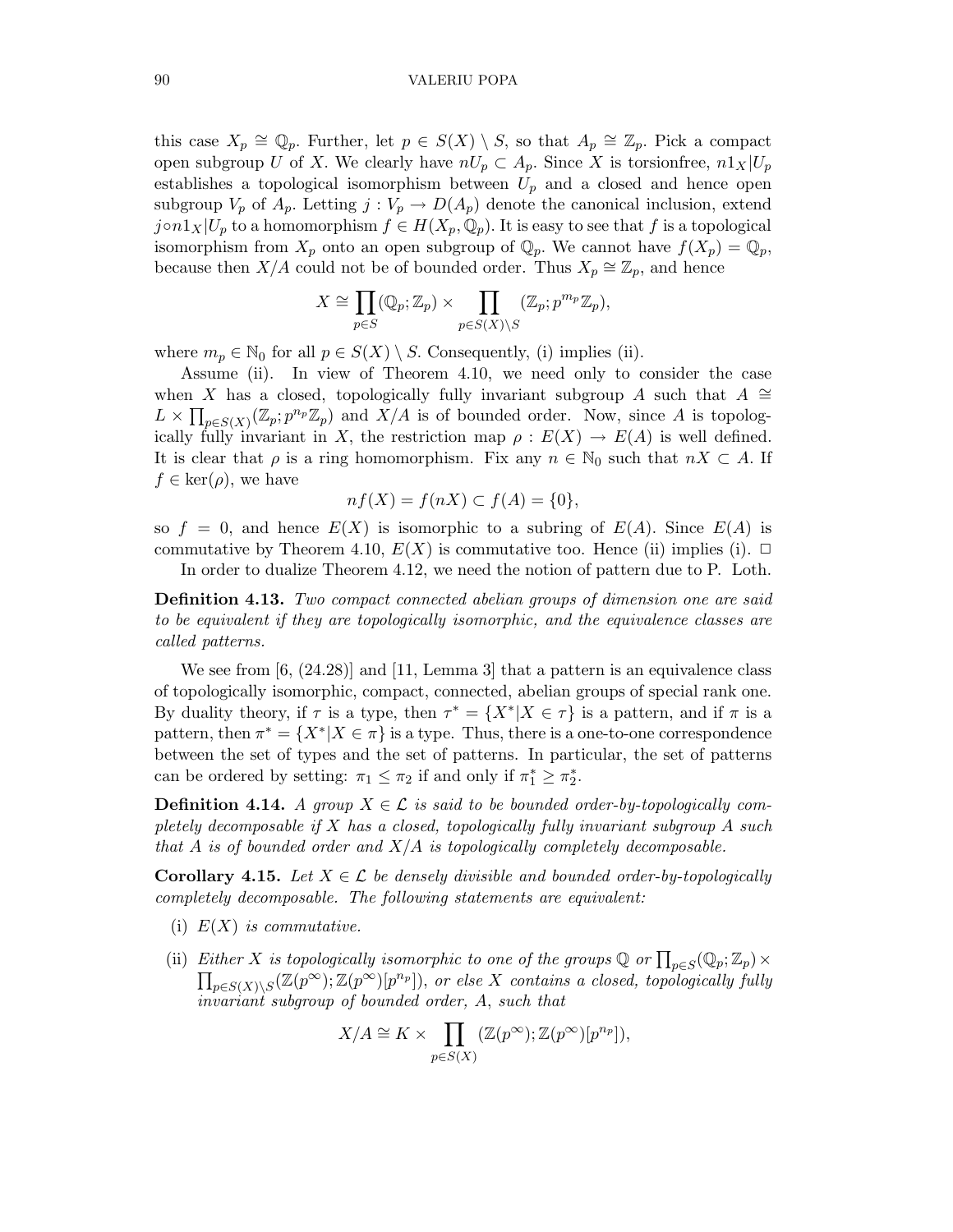where S is a nonempty subset of  $S(X)$ , the  $n_p$ 's are natural numbers, and K is a compact, connected, topologically completely decomposable group whose components have pairwise incomparable patterns.

# 5 Torsionfree groups of finite rank

Motivated by a result of L. C. A. van Leeuwen, we examine here the torsionfree LCA groups of finite special rank having commutative rings of continuous endomorphisms.

**Definition 5.1.** A discrete, torsionfree group  $X \in \mathcal{L}$  is said to be strongly indecomposable if for any subgroups A, B of X such that  $A \cap B = \{0\}$  and  $X/(A \oplus B)$  is of bounded order, it follows that either A or B coincides with the zero group.

L. C. A. van Leeuwen proved

**Theorem 5.2** ([8], Theorem 3). Let  $X \in \mathcal{L}$  be a discrete, irreducible, torsionfree group of finite rank  $\rho$  such that  $\rho$  is square free. Then  $E(X)$  is commutative if and only if X is strongly indecomposable.

The following theorem gives a complete description of topological torsion LCA groups of finite special rank having commutative rings of continuous endomorphisms.

**Theorem 5.3.** Let X be a topological torsion group in  $\mathcal{L}$ . The following statements are equivalent:

- (i) X is of finite special rank, and  $E(X)$  is commutative.
- (ii) For each  $p \in \mathcal{S}(X)$ ,  $X_p$  is topologically isomorphic with one of the groups  $\mathbb{Z}_p$ ,  $\mathbb{Z}(p^{\infty}), \ \mathbb{Z}(p^{n_p}), \ \mathbb{Q}_p, \text{ or } \mathbb{Q}_p \times \mathbb{Z}(p^{n_p}), \text{ where } n_p \in \mathbb{N}_0.$

**Proof.** Assume (i), and pick any  $p \in S(X)$ . Since X is of finite special rank, we conclude from the very definition that  $X_p$  has finite special rank too. It follows from [4, Theorem 5] that  $X_p$  can be written in the form  $X_p = G_1 \oplus \cdots \oplus G_{r_p}$ , where every  $G_i$ ,  $1 \leq i \leq r_p$ , is topologically isomorphic with one of the groups  $\mathbb{Q}_p$ ,  $\mathbb{Z}_p$ ,  $\mathbb{Z}(p^{\infty})$ , or  $\mathbb{Z}(p^{n_p})$  for some  $n_p \in \mathbb{N}_0$ . Now, since in view of [14, Lemma 3.5] we must have

$$
H(G_i, G_1 \oplus \cdots \oplus G_{i-1} \oplus G_{i+1} \oplus \cdots \oplus G_{r_p}) = \{0\}
$$

for all  $i \in \{1, \ldots, r_p\}$ , it is clear that  $X_p$  must be topologically isomorphic to one of the groups  $\mathbb{Z}_p$ ,  $\mathbb{Z}(p^{\infty})$ ,  $\mathbb{Z}(p^{n_p})$ ,  $\mathbb{Q}_p$ , or  $\mathbb{Q}_p \times \mathbb{Z}(p^{n_p})$ , where  $n_p \in \mathbb{N}_0$ . Thus (ii) holds.

Conversely, if X satisfies (ii), then for each  $p \in S(X)$  the special rank of  $X_p$  is at most two, and so X is a group of finite special rank by [4, Theorem 6].

In the following theorem, we obtain the description of nonresidual LCA groups of finite special rank with a commutative ring of continuous endomorphisms.

**Theorem 5.4.** Let  $X \in \mathcal{L}$  be a nonresidual group of finite special rank. The ring  $E(X)$  is commutative if and only if X is topologically isomorphic with one of the groups: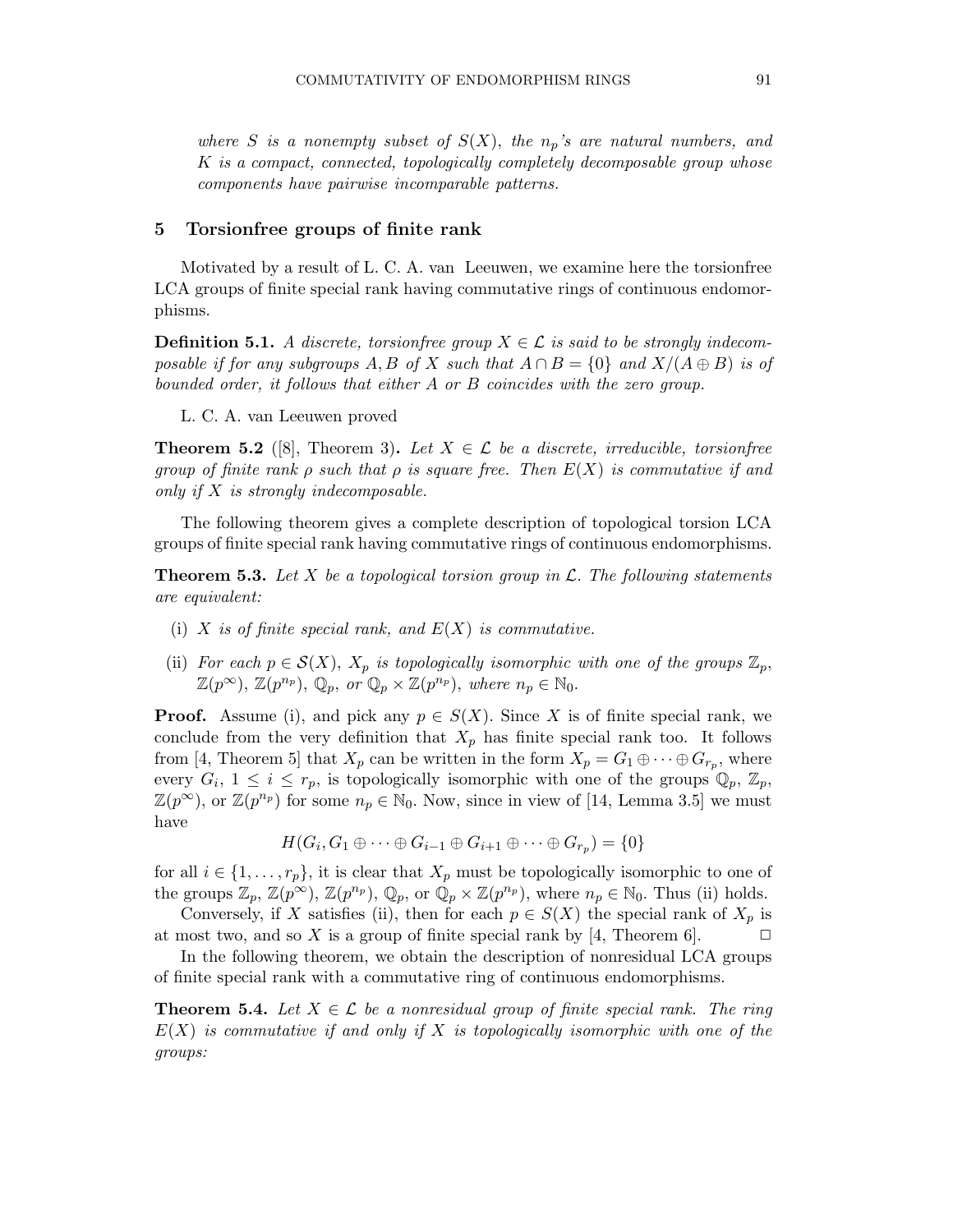- (i)  $\mathbb{R} \times \prod_{p \in S(X)} (A_p; U_p)$ , where, for each  $p \in S(X)$ ,  $A_p$  is topologically isomorphic with either  $\mathbb{Z}_p$ ,  $\mathbb{Z}(p^{\infty}), \mathbb{Z}(p^{n_p}), \mathbb{Q}_p$ , or  $\mathbb{Q}_p \oplus \mathbb{Z}(p^{n_p})$  for some  $n_p \in \mathbb{N}_0$ , and  $U_p$ is a compact open subgroup of  $A_p$ ;
- (ii)  $\mathbb{Q} \times \prod_{p \in S(X)} (B_p; V_p)$ , where, for each  $p \in S(X)$ ,  $B_p$  is topologically isomorphic with either  $\mathbb{Z}_p$  or  $\mathbb{Z}(p^{n_p})$  for some  $n_p \in \mathbb{N}_0$ , and  $V_p$  is a compact open subgroup of  $B_p$ ;
- (iii)  $\mathbb{Q}^* \times \prod_{p \in S(X)} (C_p; W_p)$ , where, for each  $p \in S(X)$ ,  $C_p$  is topologically isomorphic with either  $\mathbb{Z}(p^{\infty})$  or  $\mathbb{Z}(p^{n_p})$  for some  $n_p \in \mathbb{N}_0$ , and  $W_p$  is a compact open subgroup of  $C_p$ .

**Proof.** Assume  $E(X)$  is commutative. By Theorem 4.6, we can write  $X = D \oplus Y$ , where  $D$  and  $Y$  are closed subgroups of  $X$  for which exactly one of the following situations can happen (we use the notation of Theorem 4.6):

(a) 
$$
D \cong \mathbb{R}
$$
,  $Y \cong \prod_{p \in S(X)} (A_p; U_p);$   
\n(b)  $D \cong \mathbb{Q}$ ,  $Y \cong \prod_{p \in S(X)} (B_p; V_p);$   
\nand (c)  $D \cong \mathbb{Q}^*$ ,  $Y \cong \prod_{p \in S(X)} (C_p; W_p).$ 

Clearly, in each of these cases  $Y$  is a topological torsion group having a commutative ring  $E(Y)$  [14, Lemma 3.2]. Other properties of Y are described in Theorem 4.6. Now, taking account of Theorem 5.3 and Theorem 4.6, we see that (a) gives us (i), (b) gives us (ii) because every  $B_p$  is reduced, and (c) gives us (iii) because  $m(C_p) = C_p$  for all  $p \in S(X)$ .

The converse is clear.  $\Box$ 

In the following definition, we introduce topologically irreducible and weakly topologically irreducible groups as generalizations to LCA groups of usual discrete, irreducible, abelian groups. For discrete groups, all these notions coincide.

**Definition 5.5.** A group  $X \in \mathcal{L}$  is said to be (weakly) topologically irreducible in case X contains no nontrivial, closed (respectively, open), pure, topologically fully invariant subgroups.

We shall now restrict attention to (weakly) topologically irreducible groups in  $\mathcal{L}$ . We have

**Theorem 5.6.** Let  $X \in \mathcal{L}_0$  be a torsionfree group of finite special rank  $\rho$  such that  $\rho$  is square free and either  $c(X) \neq \{0\}$  or  $k(X) \neq X$ . The following statements are equivalent:

- (i) X is topologically irreducible, and  $E(X)$  is commutative.
- (ii) X is weakly topologically irreducible, and  $E(X)$  is commutative.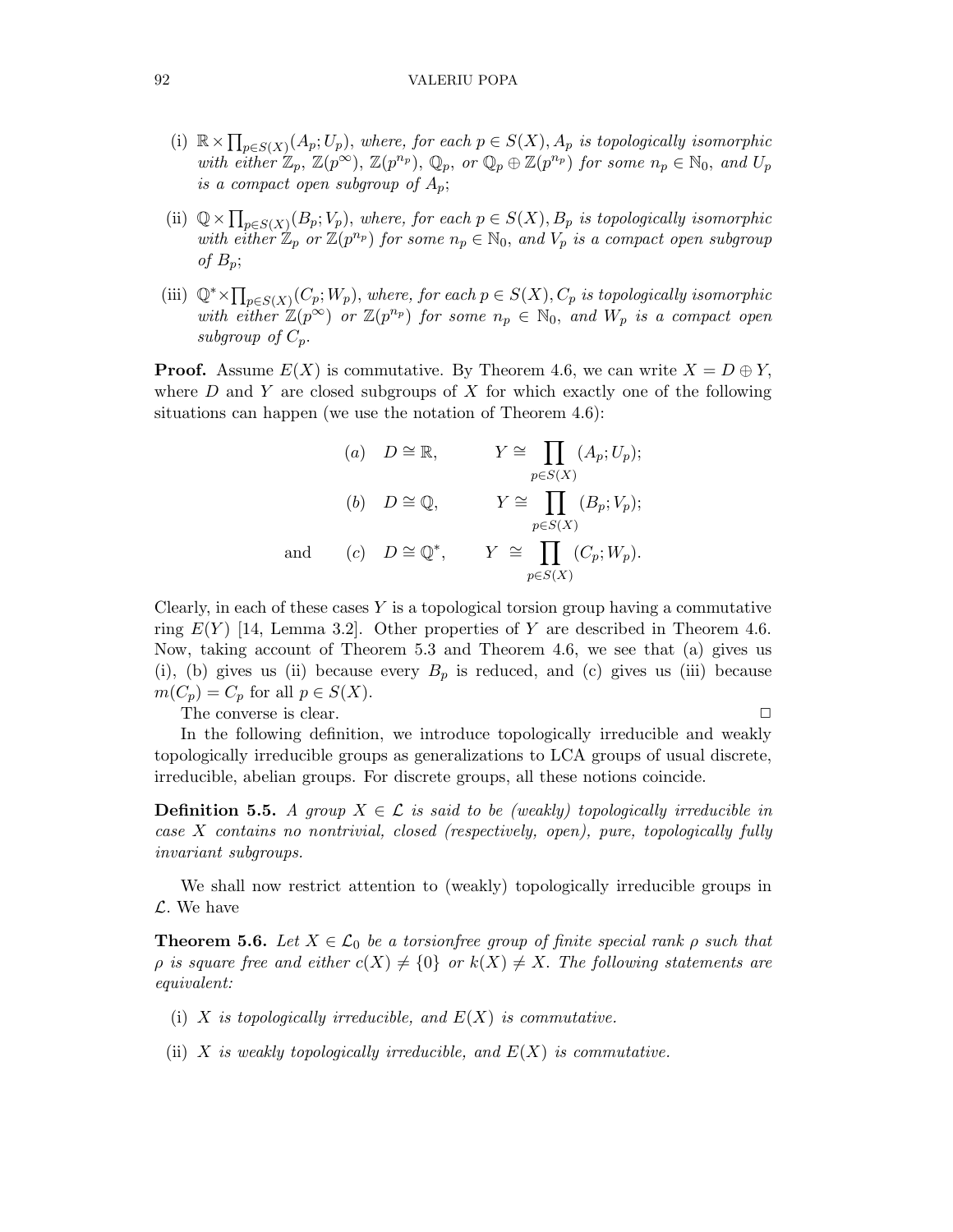Proof. Clearly, (i) implies (ii).

Assume (ii). First we note that since  $X \in \mathcal{L}_0$ ,  $c(X)$  is compact and  $k(X)$  is open in X. Now, since  $k(X)$  is pure in X and X is weakly topologically irreducible, it follows that either  $k(X) = \{0\}$  or  $k(X) = X$ . In the former case, X is discrete, and hence X has to be strongly indecomposable by Theorem 5.2. In the latter case, it follows from hypothesis that  $c(X) \neq \{0\}$ . We assert that in fact  $c(X) = X$ . Suppose the contrary. Since X is torsionfree,  $c(X)$  splits topologically from X [1, Proposition 6.13], and hence we can write  $X = c(X) \oplus D$  for some nonzero, closed subgroup D of X. Pick any  $p \in S(D)$ , and write  $D = D_p \oplus D_p^{\#}$ , where  $D_p^{\#} = \overline{\sum_{s \in S(D) \setminus \{p\}} D_s}$  [1, Theorem 3.13). Fixing an arbitrary compact open subgroup  $\overline{U}$  of  $\overline{D}_p$ , we have  $U \cong \mathbb{Z}_p^{\nu}$  for some nonzero cardinal number  $\nu$  [6, (25.8)], so that we can choose a nonzero  $f \in H(U, \mathbb{Z}_p)$ . Further, since the topological p-primary component of  $c(X)$  is nonzero (being dense in  $c(X)$  [1, Corollary 4.18(a)]), we can choose also a nonzero  $g \in H(\mathbb{Z}_p, c(X))$ . Now, since  $c(X)$  is divisible [6, (24.25)],  $g \circ f$  extends to a continuous homomorphism  $h: D_p \to c(X)$ . It follows that the canonical projection of D onto  $D_p$  with kernel  $D_p^{\#}$  followed by h is a nonzero element of  $H(D, c(X))$ . But then [14, Lemma 3.5] applies, producing a contradiction to  $E(X)$  being commutative. This proves that  $X = c(X)$ . As every compact, connected, torsionfree group in  $\mathcal L$  is topologically isomorphic to  $(\mathbb{Q}^*)^{\mu}$  for some cardinal number  $\mu$  [6, (25.8)], we deduce that  $X \cong \mathbb{Q}^*$ . Hence (ii) implies (iii).

Finally, (iii) implies (i) by Theorem 5.2 and the fact that  $\mathbb{Q}^*$  is a pure-simple [1, Proposition 7.11 group of special rank one with a commutative ring  $E(\mathbb{Q}^*)$ .

For residual, weakly topologically irreducible groups, we have

**Theorem 5.7.** Let  $X \in \mathcal{L}$  be a residual, torsionfree, weakly topologically irreducible group of finite special rank  $\rho$  such that  $\rho$  is squarefree. The ring  $E(X)$  is commutative if and only if either  $X$  is discrete and strongly indecomposable or  $X$  is a topological torsion group such that, for each  $p \in S(X)$ ,  $X_p$  is topologically isomorphic with either  $\mathbb{Q}_p$  or  $\mathbb{Z}_p$ .

**Proof.** Assume  $E(X)$  is commutative. Since X is residual and torsionfree,  $c(X)$  =  $\{0\}$ , and so  $k(X)$  is open in X. Now, since  $k(X)$  is pure in X, it follows that either  $k(X) = \{0\}$  or  $k(X) = X$ . In the former case, X is discrete, and hence X has to be strongly indecomposable by Theorem 5.2. In the latter case, X is a topological torsion group, and we see from Theorem 5.3 that for each  $p \in S(X)$ ,  $X_p$ is topologically isomorphic with either  $\mathbb{Q}_p$  or  $\mathbb{Z}_p$ .

The converse follows from Theorem 5.2 in case  $X$  is discrete, and from [1, Proposition 7.11], [4, Corollary, p. 92] and Theorem 5.3 in case  $X$  is topologically  $\Box$   $\Box$ 

We continue with the case of residual, topologically irreducible groups.

**Corollary 5.8.** Let  $X \in \mathcal{L}$  be a residual, torsionfree, topologically irreducible group of finite special rank  $\rho$  such that  $\rho$  is squarefree. The ring  $E(X)$  is commutative if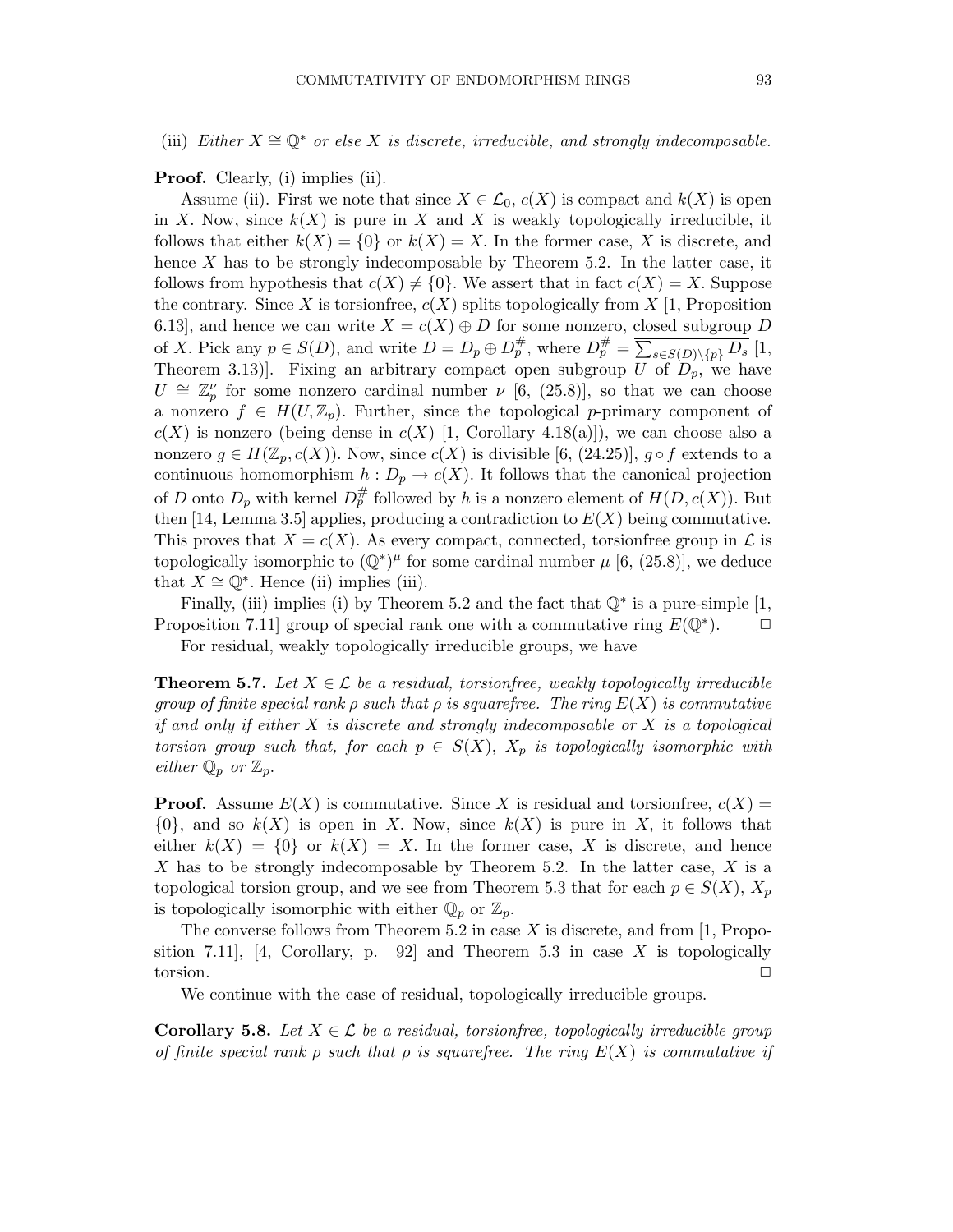and only if either  $X$  is discrete and strongly indecomposable or  $X$  is topologically isomorphic with one of the groups  $\mathbb{Q}_p$  or  $\mathbb{Z}_p$  for some  $p \in \mathbb{P}$ .

Proof. The fact that (i) implies (ii) follows from Theorem 5.7 by observing that in a topological torsion group the topological  $p$ -primary components are closed pure subgroups.

The converse is clear.  $\Box$ 

We conclude this section by stating the dual analogues of Theorems 5.6 and 5.7 and Corollary 5.8. First, we introduce a few definitions.

**Definition 5.9.** Let  $X \in \mathcal{L}$ . A closed subgroup C of X is said to satisfy PHH (for "property of Hartman and Hulanicki"), if whenever  $\gamma \in C^*$  has order n there exists  $\gamma' \in X^*$  such that  $\gamma'$  extends  $\gamma$  and also has order n.

**Definition 5.10.** A group  $X \in \mathcal{L}$  is said to be (weakly) topologically coirreducible in case X contains no nontrivial, closed (respectively, compact), topologically fully invariant subgroups satisfying PHH.

**Definition 5.11.** A topological group  $X$  is said to be strictly indecomposable if for any two closed subgroups A, B of X such that  $A \cap B$  is of bounded order and  $A + B = X$ , it follows that either A or B is equal to X.

**Corollary 5.12.** Let  $X \in \mathcal{L}_0$  be a densely divisible, residual group of finite special rank  $\rho$  such that  $\rho$  is square free and either  $c(X) \neq \{0\}$  or  $k(X) \neq X$ . The following statements are equivalent:

- (i) X is topologically coirreducible, and  $E(X)$  is commutative.
- (ii) X is weakly topologically coirreducible, and  $E(X)$  is commutative.
- (iii) Either  $X \cong \mathbb{Q}$  or else X is compact, topologically correducible, and strictly indecomposable.

**Proof.** By [4, Theorem 4], X has finite special rank if and only if  $X^*$  does, but, as is shown in [11, Theorem, p. 171], the equality  $\rho_s(X) = \rho_s(X^*)$  takes place if and only if none of the groups  $X$  or  $X^*$  is topologically isomorphic to a group of the form  $\mathbb{R}^d \times F$ , where  $d \in \mathbb{N}_0$  and F is a nonzero, discrete, torsionfree group in  $\mathcal L$ . In our case X is residual, so that neither X nor  $X^*$  contains copies of  $\mathbb R$ , and hence  $\rho_s(X) = \rho_s(X^*)$ . Obviously, X is (weakly) topologically coirreducible if and only if  $X^*$  is (weakly) topologically irreducible. It is also clear that X is compact and strictly indecomposable if and only if  $X^*$  is discrete and strongly indecomposable.

**Corollary 5.13.** Let  $X \in \mathcal{L}$  be a residual, densely divisible, weakly topologically coirreducible group of finite special rank  $\rho$  such that  $\rho$  is squarefree. The ring  $E(X)$ is commutative if and only if either X is compact and strictly indecomposable or X is a topological torsion group such that, for each  $p \in S(X)$ ,  $X_p$  is topologically isomorphic with either  $\mathbb{Q}_p$  or  $\mathbb{Z}(p^{\infty})$ .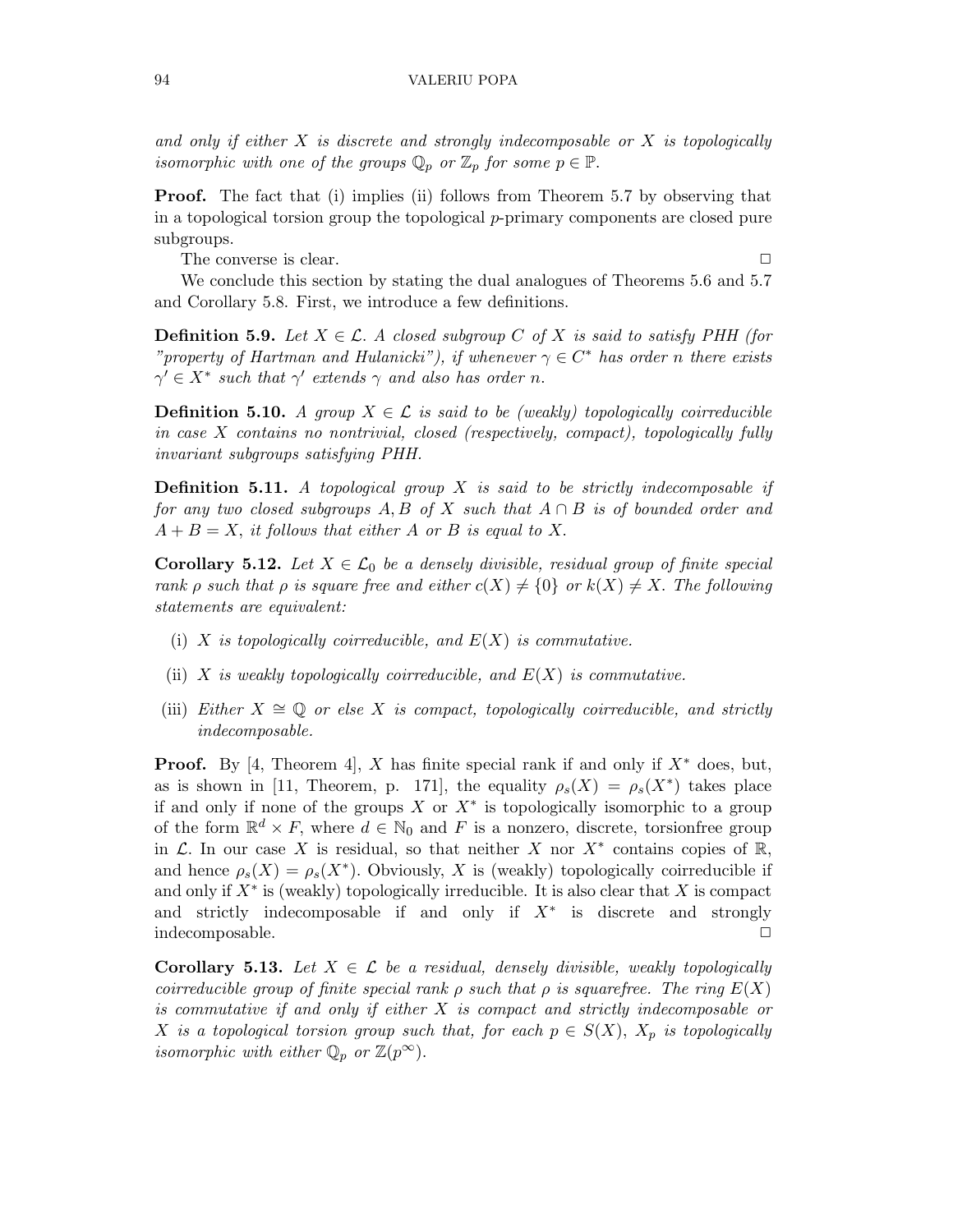**Corollary 5.14.** Let  $X \in \mathcal{L}$  be a residual, densely divisible, topologically coirreducible group of finite special rank  $\rho$  such that  $\rho$  is squarefree. The ring  $E(X)$  is commutative if and only if either  $X$  is compact and strictly indecomposable or  $X$  is topologically isomorphic with one of the groups  $\mathbb{Q}_p$  or  $\mathbb{Z}(p^{\infty})$  for some  $p \in \mathbb{P}$ .

# 6 Some splitting cases

In [17], T. Szele and J. Szendrei proved among others the following result:

**Theorem 6.1** ([17], Theorem 3). Let X be a discrete, mixed group in  $\mathcal{L}$  such that  $X = t(X) \oplus W$  for some subgroup W of X. Then  $E(X)$  is commutative if and only if the following conditions hold:

- (i)  $t(X) \cong \bigoplus_{p \in S(X)} \mathbb{Z}(p^{n_p}),$  where  $n_p \in \mathbb{N}_0$  for all  $p \in S(X);$
- (ii) W is  $S(X)$ -divisible;
- (iii)  $E(W)$  is commutative.

Our aim here is to extend this theorem to general LCA groups. By utilizing duality, we will also obtain information about LCA groups with splitting subgroup of elements of infinite topological height, which have commutative rings of continuous endomorphisms.

In the case of compact groups, we have

**Corollary 6.2.** Let X be a compact group in L such that  $X \neq c(X) \neq \{0\}$  and  $X = c(X) \oplus M$  for some closed subgroup M of X. The ring  $E(X)$  is commutative if and only if the following conditions hold:

- (i)  $M \cong \prod_{p \in S(X)} \mathbb{Z}(p^{n_p}),$  where  $n_p \in \mathbb{N}_0$  for all  $p \in S(X);$
- (ii)  $c(X)$  is  $S(X)$ -torsion free;
- (iii)  $E(c(X))$  is commutative.

**Proof.** It is clear that  $X^*$  is a discrete, mixed group in  $\mathcal{L}$  satisfying  $X^* = t(X^*) \oplus W$ , where  $W = A(X^*; M)$ . We also have  $W^* \cong X/A(X; W) = X/M \cong c(X)$ . Letting  $p \in S(X)$ , it then follows that  $c(X)[p] \cong W^*[p] \cong A(W; pW)$ . The assertion follows from Theorem 6.1 and duality.

In extending Theorem 6.1 to general LCA groups, we distinguish two cases. For residual LCA groups, we have

**Theorem 6.3.** Let X be a mixed, residual group in  $\mathcal L$  such that  $t(X)$  splits topologically from X. The following statements are equivalent:

- (i) The ring  $E(X)$  is commutative.
- (ii)  $X$  is topologically isomorphic with one of the groups: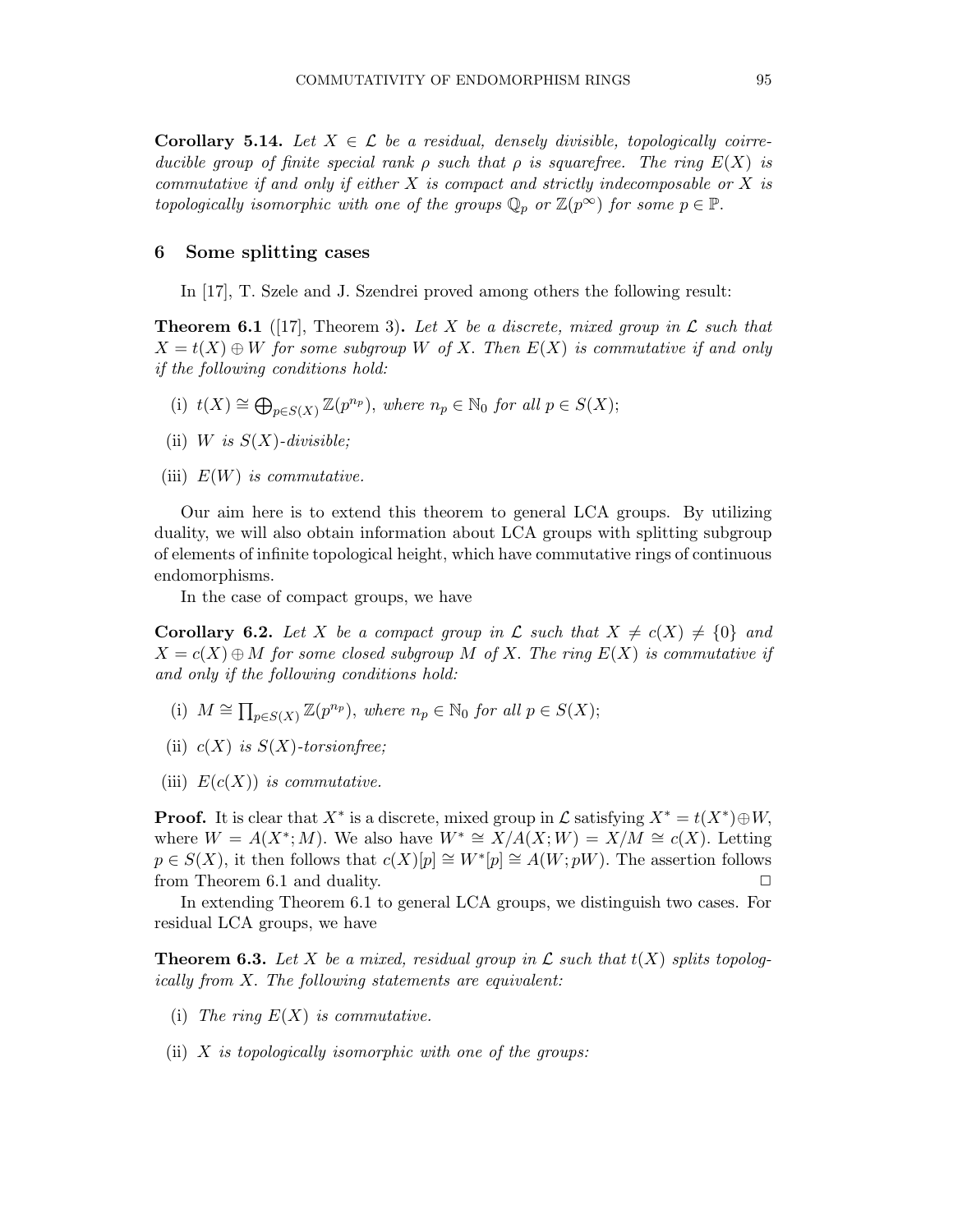- 1)  $\bigoplus_{p\in S_1} \mathbb{Z}(p^{n_p}) \times \bigoplus_{p\in S_2} \mathbb{Z}(p^{\infty}) \times \prod_{p\in S_3} (\mathbb{Q}_p; \mathbb{Z}_p) \times G$ , where  $S_1, S_2$  and  $S_3$ are subsets of  $\mathbb P$  satisfying  $S_1 \cup S_2 \neq \emptyset$  and  $(S_1 \cup S_3) \cap S_2 = \emptyset$ ,  $n_p \in \mathbb N_0$ for all  $p \in S_1$ , and G is a densely  $(S_1 \cup S_2)$ -divisible, reduced, torsionfree, topological torsion group in  $\mathcal L$  with  $S(G) \cap (S_2 \cup S_3) = \emptyset$  and having a commutative ring  $E(G)$ .
- 2)  $\bigoplus_{p\in S} \mathbb{Z}(p^{n_p})\times G$ , where S is a nonempty subset of  $\mathbb{P}, n_p \in \mathbb{N}_0$  for all  $p \in S$ , and G is a densely S-divisible, reduced, torsionfree, totally disconnected group in L such that  $k(G) \neq G$ ,  $S(k(G)) \cap S = \emptyset$ , and  $E(G)$  is commutative.

**Proof.** Assume (i). By hypothesis,  $t(X)$  splits topologically from X, and hence we can write  $X = t(X) \oplus Y$  for some subgroup Y of X. It follows that  $t(X)$  is closed in X, so that  $m(X) = t(X)$ . Since X is residual, we conclude that  $c(X) \subset t(X)$ , which implies  $c(X) = \{0\}$ , because  $t(X)$  is totally disconnected [6, (24.21)]. It is also clear from [14, Lemma 3.2] that  $E(t(X))$  and  $E(Y)$  are commutative. In particular, we deduce from [14, Corollary 5.7] that  $t(X) \cong \bigoplus_{p \in S_1} \mathbb{Z}(p^{n_p}) \times \bigoplus_{p \in S_2} \mathbb{Z}(p^{\infty})$ , where  $S_1, S_2$  are disjoint subsets of  $\mathbb P$  and  $n_p \in \mathbb N_0$  for all  $p \in S_1$ .

Our first purpose is to show that  $k(Y)$  is densely  $(S_1 \cup S_2)$ -divisible. Pick any  $p_0 \in S_1 \cup S_2$ . We shall first show that  $p_0Y = Y$ . Assume the contrary, and let  $\varphi$ denote the canonical projection of Y onto  $Y/p_0Y$ . Taking account of [3, Ch. II, §4, Théoréme 2], we can write  $Y/\overline{p_0Y} = A \oplus B$ , where  $A \cong \mathbb{Z}(p_0)$ . Let  $\pi$  be the canonical projection of  $Y/\overline{p_0Y}$  onto A with kernel B. Choose two arbitrary nonzero elements  $a \in A$  and c in the socle of  $t_{p_0}(X)$ , and define  $f \in H(A, t(X))$  by setting  $f(a) = c$ . Then  $f \circ \pi \circ \varphi$  is a nonzero element of  $H(Y, t(X))$ , and applying [14, Lemma 3.5] with  $w = 1_X$  and  $h = f \circ \pi \circ \varphi$  we obtain a contradiction. Consequently, we must have  $\overline{p_0Y} = Y$ .

Next we show that  $\overline{p_0k(Y)} = k(Y)$ . Fix any nonzero  $y \in k(Y)$  and any neighborhood  $V$  of zero in  $X$ . Since  $X$  is totally disconnected, we can choose a compact open subgroup W of X such that  $y \notin W$  and  $W \subset V$  [6, (7.7)]. Further, since  $\overline{p_0Y} = Y$ , there exists  $z \in Y$  such that  $p_0z - y \in W$ . It follows that  $p_0z \neq 0$  and  $p_0z \in y + W \subset k(Y)$ , so that  $\overline{\langle p_0z \rangle}$  is compact and nonzero, whence  $z \in k(Y)$  [6, (9.1)]. This proves that  $p_0k(Y) = k(Y)$ .

Next we show that  $p_0 k_{p_0}(Y) = k_{p_0}(Y)$ . In view of [1, Theorem 3.13], we can write  $k(Y) = k_{p_0}(Y) \oplus k_{p_0}(Y)^{\#}$ , where  $k_{p_0}(Y)^{\#} = \sum_{s \in S(Y) \setminus \{p_0\}} k_s(\overline{Y})$ . Since for each  $s \in S(k(Y)) \setminus \{p_0\}$ , we have  $p_0 k_s(Y) = k_s(Y)$  [1, (2.16)], it is clear that  $k_s(Y) \subset \overline{p_0k_{p_0}(Y)^\#}$ . It follows that  $k_{p_0}(Y)^\# \subset \overline{p_0k_{p_0}(Y)^\#}$ , and hence  $k_{p_0}(Y)^\# =$  $p_0k_{p_0}(Y)^{\#}$ . Observe also that, by [15, Lemma 4.4],  $\overline{p_0k_{p_0}(Y)} + k_{p_0}(Y)^{\#}$  is closed in Y. We have

$$
k_{p_0}(Y) \subset k(Y) = \frac{p_0 k(Y)}{p_0 k_{p_0}(Y) + p k_{p_0}(Y)^\#}
$$
  

$$
\subset \frac{p_0 k_{p_0}(Y) + p k_{p_0}(Y)^\#}{p_0 k_{p_0}(Y) + k_{p_0}(Y)^\#}.
$$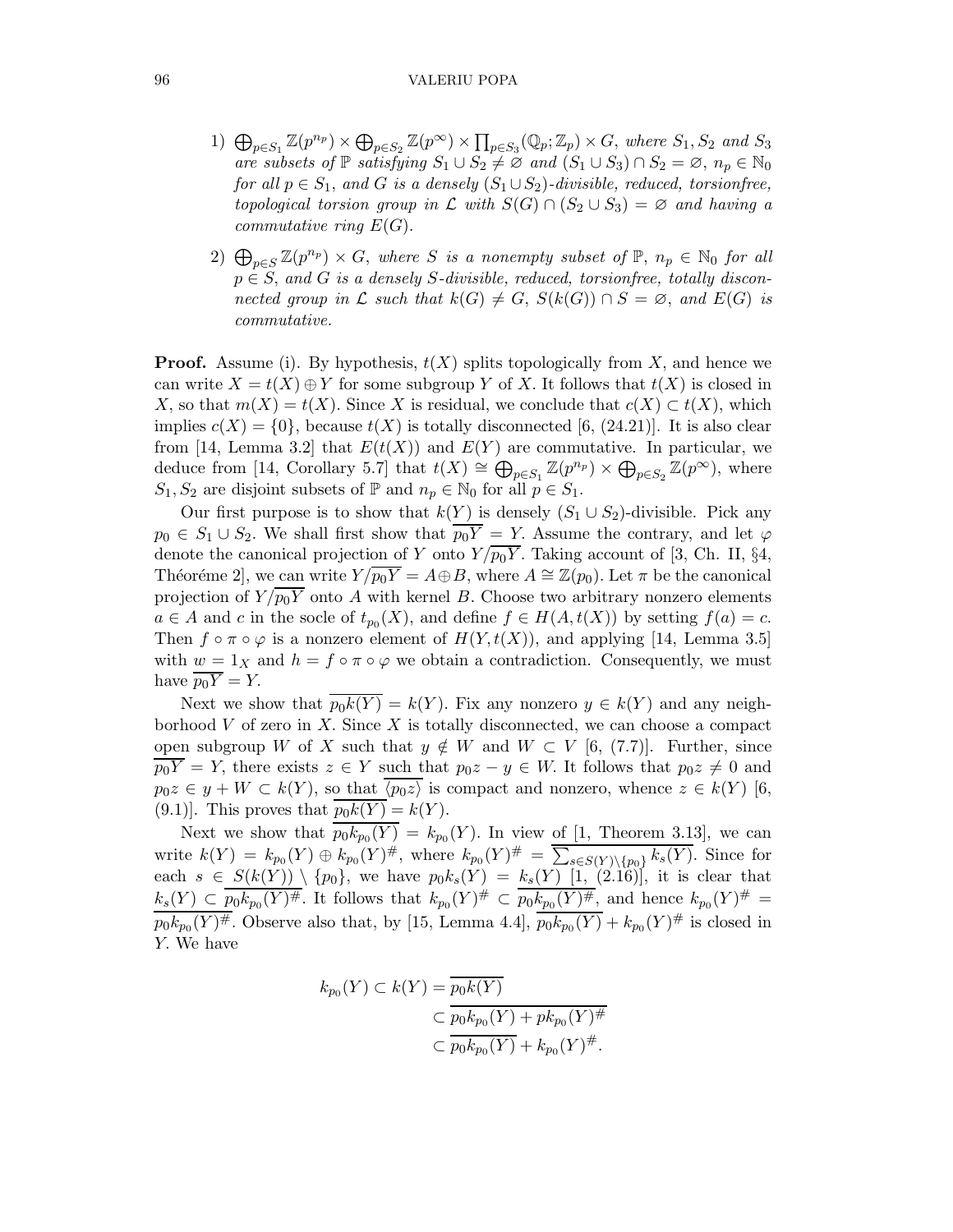It follows by modular law that

$$
k_{p_0}(Y) = k_{p_0}(Y) \cap (\overline{p_0 k_{p_0}(Y)} + k_{p_0}(Y)^{\#})
$$
  
=  $\overline{p_0 k_{p_0}(Y)} + k_{p_0}(Y) \cap k_{p_0}(Y)^{\#}.$ 

But  $k_{p_0}(Y) \cap k_{p_0}(Y)^{\#} = \{0\}$ , so that  $\overline{p_0k_{p_0}(Y)} = k_{p_0}(Y)$ .

Now we show that  $k_{p_0}(Y)^*$  is torsionfree, and hence  $k_{p_0}(Y)$  is densely divisible by [1, Theorem 4.15]. Indeed,  $k_{p_0}(Y)^*$  is a topological  $p_0$ -primary group. Since

$$
k_{p_0}(Y)^*[p_0] \cong \left(k_{p_0}(Y)/\overline{p_0k_{p_0}(Y)}\right)^*
$$

[6, (23.25) and (24.22)], it follows that  $k_{p_0}(Y)^*[p] = \{0\}$ , so  $k_{p_0}(Y)^*$  is torsionfree. As  $p_0 \in S_1 \cup S_2$  was arbitrary, we deduce that  $k(Y)^*$  is  $(S_1 \cup S_2)$ -torsionfree, and hence  $k(Y)$  is densely  $(S_1 \cup S_2)$ -divisible [13, (1.5)].

In the following we distinguish two cases in regard to the group Y. First let us suppose that  $k(Y) = Y$ . By [1, Theorem 3.13], we have  $Y \cong \prod_{p \in S(Y)} (Y_p; U_p)$ , where, for each  $p \in S(Y)$ ,  $U_p$  is a compact open subgroup of  $Y_p$ . Letting

$$
S_3 = \{ s \in S(Y) \mid d(Y_s) \neq \{0\} \},
$$

we can write  $Y = D \oplus G$ , where  $D \cong \prod_{p \in S_3}(Y_p; U_p)$  and  $G \cong \prod_{p \in S(Y) \setminus S_3}(Y_p; U_p)$ [3, p. 7]. Clearly, G is reduced, and densely  $(S_1 \cup S_2)$ -divisible as a continuous homomorphic image of a  $(S_1 \cup S_2)$ -divisible group. Moreover,  $E(D)$  and  $E(G)$  are commutative. It follows from [14, Corollary 5.13] that  $D \cong \prod_{p \in S_3}(\mathbb{Q}_p; \mathbb{Z}_p)$ . Since  $\mathbb{Z}(p^{\infty})$  is a continuous homomorphic image of  $\mathbb{Q}_p$ , it is clear from [14, Lemma 3.5] that  $S_2$  and  $S_3$  must be disjoint. Suppose there exists  $q \in S_2 \cap S(G)$ . Since  $U_q \cong \mathbb{Z}_q^{\nu}$ for some nonzero cardinal number  $\nu$ , there is a nonzero  $f \in H(U_q, \mathbb{Z}(q^{\infty}))$ . Extend f to a homomorphism  $\hat{f} \in H(Y_q, \mathbb{Z}(q^{\infty}))$ . Choosing any nonzero  $\eta_q \in H(\mathbb{Z}(q^{\infty}), t(X))$ and letting  $\pi_q \in H(Y, Y_q)$  denote the canonical projection, we see that  $\eta_q \circ \hat{f} \circ \pi_q$  is a nonzero element of  $H(Y,t(X))$ , in contradiction with the commutativity of  $E(X)$ . Thus, in this case X is topologically isomorphic to a group described in 1).

Next we consider the other case when  $k(Y) \neq Y$ . We assert that X is then reduced. Indeed, it is clear from Lemma 4.4 that  $S_2 = \emptyset$ . Therefore, if X were nonreduced, it would follow that  $d(Y) \neq \{0\}$ . Since Y is clearly residual, and hence  $d(Y) \subset k(Y)$ , this would imply that  $d(k_s(Y)) \neq \{0\}$  for some  $s \in S(k(Y))$ . By [1, Proposition 4.22)],  $k_s(Y)$  would then contain a closed subgroup  $K \cong \mathbb{Q}_s$ . As  $\mathbb{Q}_s$ is splitting in the class of torsionfree groups in  $\mathcal{L}$ , we could write  $Y = K \oplus L$  for some closed subgroup L of Y. It would then follow from Lemma 4.4 that  $k(L) = L$ , and hence  $k(Y) = Y$ , a contradiction. Thus X must be reduced. In particular, we must have  $k_s(Y) = \{0\}$  for all  $s \in S_1$  because, as we saw above, every such  $k_s(Y)$ is densely divisible. Putting  $S = S_1$  and  $G = Y$ , we see that X is topologically isomorphic to a group described in 2). Consequently, (i) implies (ii).

The converse follows from [14, Lemma 3.4], [17, Theorem 1] and [14, Corollary  $5.13$ .

In case of nonresidual LCA groups, we have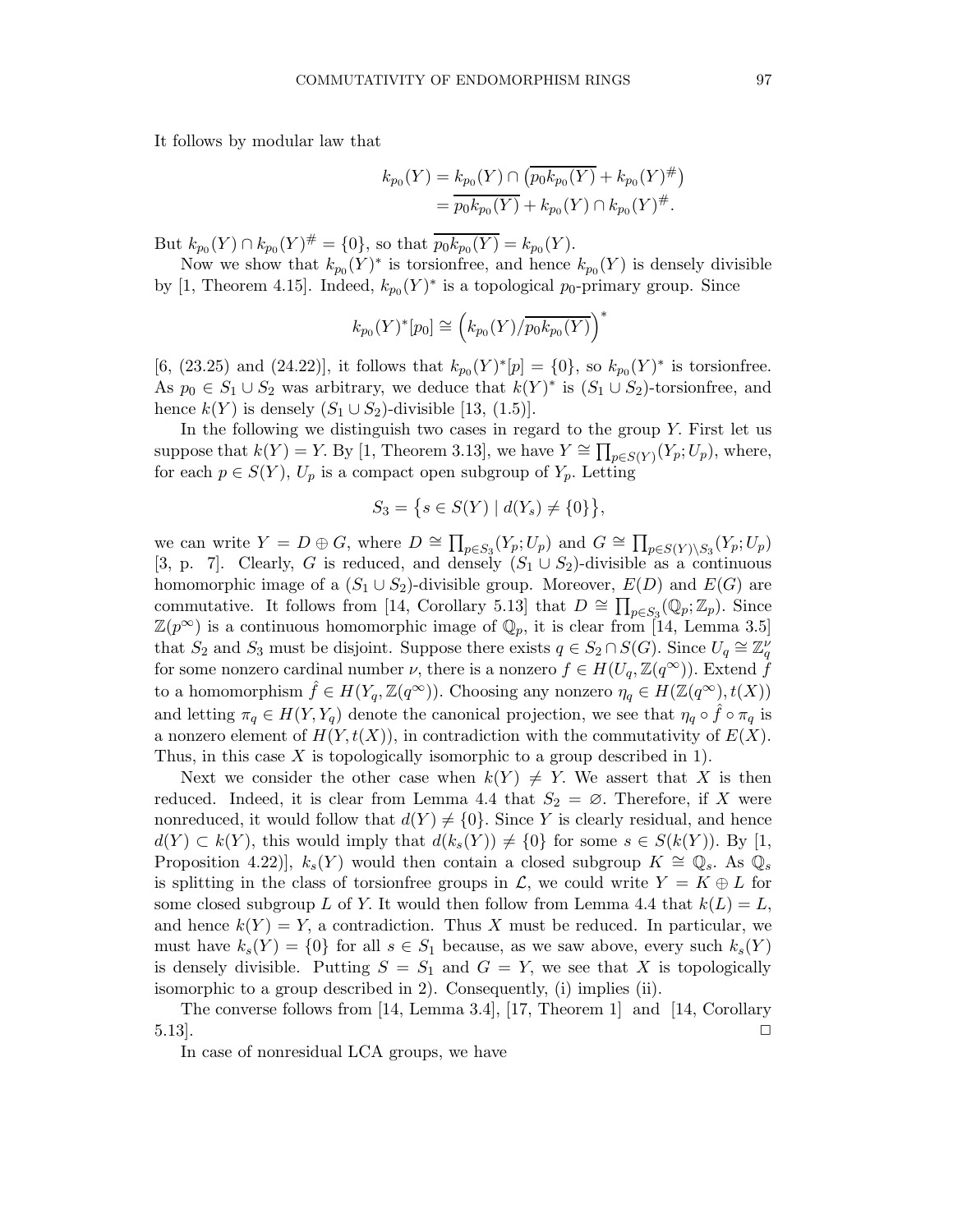**Theorem 6.4.** Let X be a mixed, nonresidual group in  $\mathcal L$  such that  $t(X)$  splits topologically from X. The following statements are equivalent:

- (i) The ring  $E(X)$  is commutative.
- (ii)  $X$  is topologically isomorphic with one of the groups:
	- 1)  $\bigoplus_{p\in S_1} \mathbb{Z}(p^{n_p}) \times \bigoplus_{p\in S_2} \mathbb{Z}(p^{\infty}) \times \prod_{p\in S_3} (\mathbb{Q}_p; \mathbb{Z}_p) \times \mathbb{R} \times G$ , where  $S_1, S_2$  and  $S_3$  are subsets of  $\mathbb P$  satisfying  $S_1 \cup S_2 \neq \emptyset$  and  $(S_1 \cup S_3) \cap S_2 = \emptyset$ ,  $n_p \in \mathbb N_0$ for all  $p \in S_1$ , and G is a densely  $(S_1 \cup S_2)$ -divisible, reduced, torsionfree, topological torsion group in  $\mathcal L$  with  $S(G) \cap (S_2 \cup S_3) = \emptyset$  and having a commutative ring  $E(G)$ .
	- 2)  $\bigoplus_{p\in S} \mathbb{Z}(p^{n_p})\times \mathbb{Q}\times G$ , where S is a nonempty subset of  $\mathbb{P}, n_p \in \mathbb{N}_0$  for all  $p \in S$ , and G is a densely S-divisible, reduced, torsionfree, topological torsion group in  $\mathcal L$  with a commutative ring  $E(G)$ .
	- 3)  $\bigoplus_{p\in S_1} \mathbb{Z}(p^{n_p}) \times \bigoplus_{p\in S_2} \mathbb{Z}(p^{\infty}) \times \mathbb{Q}^*$ , where  $S_1, S_2$  are disjoint subsets of P such that  $S_1 \cup S_2 \neq \emptyset$ , and  $n_p \in \mathbb{N}_0$  for all  $p \in S_1$ .

**Proof.** Assume (i). By Theorem 4.6, we can write  $X = D \oplus Y$ , where D and Y are closed subgroups of  $X$  for which exactly one of the following situations can happen (with notation as in Theorem 4.6):

(a) 
$$
D \cong \mathbb{R}
$$
,  $Y \cong \prod_{p \in S(X)} (A_p; U_p);$   
\n(b)  $D \cong \mathbb{Q}$ ,  $Y \cong \prod_{p \in S(X)} (B_p; V_p);$   
\nand (c)  $D \cong \mathbb{Q}^*$ ,  $Y \cong \prod_{p \in S(X)} (C_p; W_p).$ 

First note that since in each of these cases  $Y$  is a topological torsion group (see Theorem 4.6), it is residual. Next observe that  $t(X) \subset Y$ . Indeed, given any  $x \in t(X)$ , we can write  $x = x_D + x_Y$  for some  $x_D \in D$  and  $x_Y \in Y$ . Letting  $n = o(x)$ , we have

$$
nx_D = -nx_Y \in D \cap Y = \{0\},\
$$

so that  $x_D = 0$  because D is torsionfree. Therefore  $x \in Y$ , and hence  $t(X) \subset Y$ .

Next we show that  $t(X)$  splits topologically from Y. To this end, write  $X =$  $t(X) \oplus M$  for some closed subgroup M of X, and let  $\pi \in H(X,t(X))$  denote the canonical projection of X onto  $t(X)$ . We then have  $Y = t(X) + (Y \cap M)$  by the modular law, and  $t(X) \cap (Y \cap M) = \{0\}$ , so that  $Y = t(X) + (Y \cap M)$ . If  $\varphi$ is the canonical projection of Y onto  $t(X)$  corresponding to this decomposition, then  $\varphi$  coincides with the restriction of  $\pi$  to Y, so  $\varphi$  is continuous, and hence  $Y = t(X) \oplus (Y \cap M)$  [2, Ch. III, §6, Proposition 2]. In conclusion, in any of cases (a), (b) or (c), Y is a mixed, residual group in  $\mathcal L$  such that  $t(Y)$  splits topologically from Y and  $E(Y)$  is commutative. It follows that its structure is given by 1) or 2)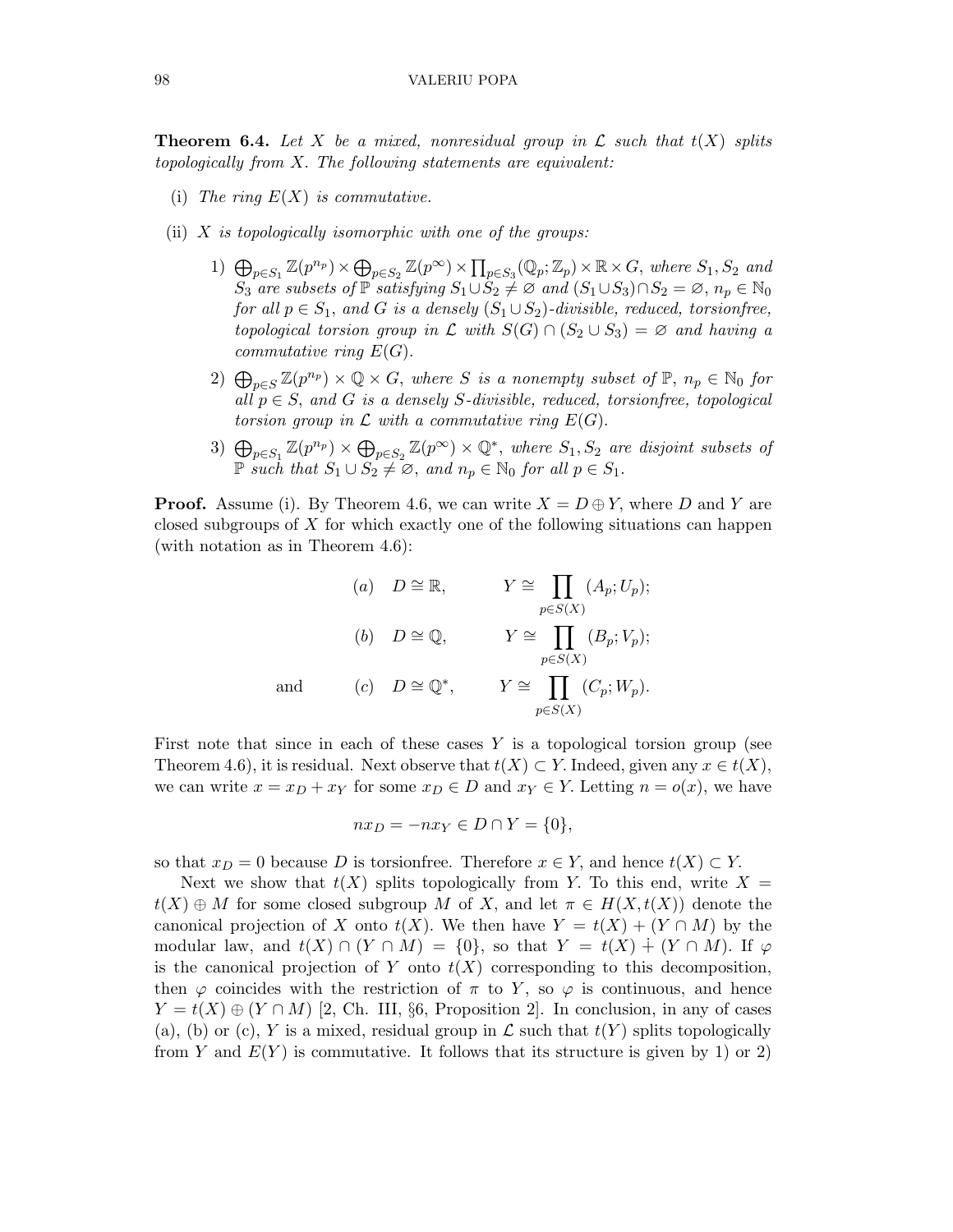of Theorem 6.3. But, as in addition  $Y$  is a topological torsion group, it is clear that Y cannot be topologically isomorphic to a group described in 2) of Theorem 6.3, and hence Y is topologically isomorphic to a group described in 1) of Theorem 6.3. Taking account of this, in case (a) we are led to 1). Further, in case (b) we have 2), because Y must be reduced (see (ii) of Theorem 4.6). Finally, in case (c) we are led to 3) because, for each  $p \in S(Y)$ , the topological p-primary component  $Y_p$  of Y must satisfy  $m(Y_p) = Y_p$  (see (iii) of Theorem 4.6). Thus (i) implies (ii).

The converse is clear.  $\Box$ 

**Definition 6.5.** A group  $X \in \mathcal{L}$  is said to be comixed if  $\{0\} \neq X_{\omega} \neq X$ .

By use of duality, we obtain the following two corollaries:

**Corollary 6.6.** Let X be a comixed, residual group in L such that  $X/X_{\omega}$  is compactby-bounded order. The following statements are equivalent:

- (i)  $X_{\omega}$  splits topologically from X, and  $E(X)$  is commutative.
- (ii)  $X$  is topologically isomorphic with one of the groups:
	- 1)  $\prod_{p\in S_1} \mathbb{Z}(p^{n_p}) \times \prod_{p\in S_2} \mathbb{Z}_p \times \prod_{p\in S_3} (\mathbb{Q}_p; \mathbb{Z}_p) \times G$ , where  $S_1, S_2$  and  $S_3$  are subsets of  $\mathbb P$  satisfying  $S_1 \cup S_2 \neq \emptyset$  and  $(S_1 \cup S_3) \cap S_2 = \emptyset$ ,  $n_p \in \mathbb N_0$  for all  $p \in S_1$ , and G is a densely divisible,  $(S_1 \cup S_2)$ -torsionfree, topological torsion group in  $\mathcal L$  such that  $m(G) = G$ ,  $S(G) \cap (S_2 \cup S_3) = \emptyset$ , and  $E(G)$ is commutative.
	- 2)  $\prod_{p\in S} \mathbb{Z}(p^{n_p}) \times G$ , where S is a nonempty subset of  $\mathbb{P}, n_p \in \mathbb{N}_0$  for all  $p \in S$ , and G is a densely divisible, S-torsion free group in  $\mathcal{L}_0$  such that  $m(G) = G, c(G) \neq \{0\}, S(X/c(X)) \cap S = \emptyset, and E(G)$  is commutative.

**Corollary 6.7.** Let X be a comixed, nonresidual group in L such that  $X/X_\omega$  is compact-by-bounded order. The following statements are equivalent:

- (i)  $X_{\omega}$  splits topologically from X, and  $E(X)$  is commutative.
- (ii)  $X$  is topologically isomorphic with one of the groups:
	- 1)  $\prod_{p\in S_1} \mathbb{Z}(p^{n_p}) \times \prod_{p\in S_2} \mathbb{Z}_p \times \prod_{p\in S_3} (\mathbb{Q}_p; \mathbb{Z}_p) \times \mathbb{R} \times G$ , where  $S_1, S_2$  and  $S_3$ are subsets of  $\mathbb P$  satisfying  $S_1 \cup S_2 \neq \emptyset$  and  $(S_1 \cup S_3) \cap S_2 = \emptyset$ ,  $n_p \in \mathbb N_0$  for all  $p \in S_1$ , and G is a densely divisible,  $(S_1 \cup S_2)$ -torsionfree, topological torsion group in  $\mathcal L$  such that  $S(G) \cap (S_2 \cup S_3) = \emptyset$ ,  $m(G) = G$ , and  $E(G)$ is commutative.
	- 2)  $\prod_{p\in S} \mathbb{Z}(p^{n_p}) \times \mathbb{Q}^* \times G$ , where S is a nonempty subset of  $\mathbb{P}, n_p \in \mathbb{N}_0$  for all  $p \in S$ , and G is a densely divisible, S-torsion free, topological torsion group in  $\mathcal L$  such that  $m(G) = G$  and  $E(G)$  is commutative.
	- 3)  $\prod_{p\in S_1} \mathbb{Z}(p^{n_p}) \times \prod_{p\in S_2} \mathbb{Z}_p \times \mathbb{Q}$ , where  $S_1, S_2$  are disjoint subsets of  $\mathbb{P}$  such that  $S_1 \cup S_2 \neq \emptyset$ , and  $n_p \in \mathbb{N}_0$  for all  $p \in S_1$ .